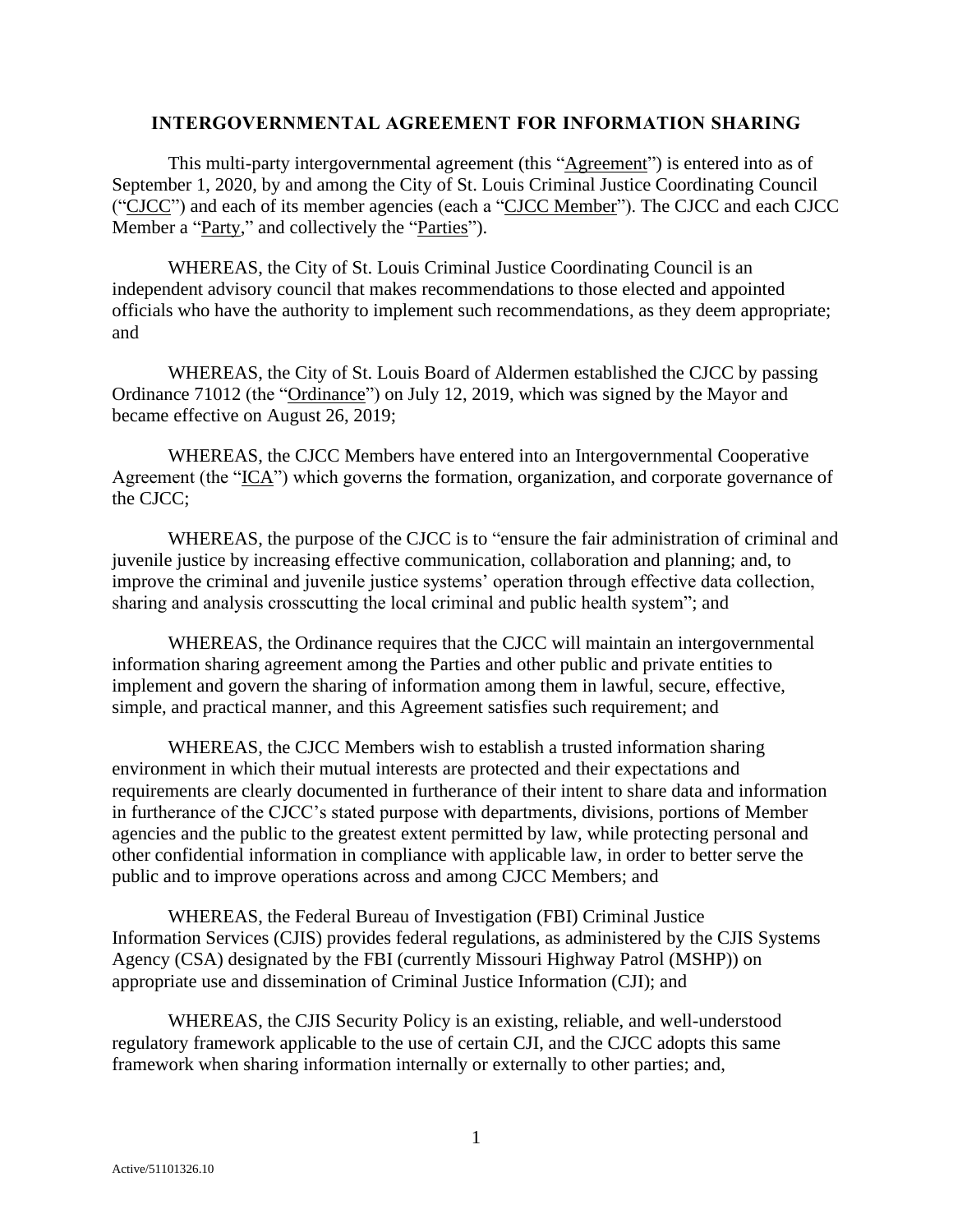WHEREAS, it is the intent of the CJCC that criminal justice agencies continue to follow the CJIS Security Policy when required; and

WHEREAS, the CJCC commits to the following state and federal requirements:

- Mo. Rev. Stat. § 610.010 et. seq, and the Missouri Sunshine Law provide regulations governing the inspection and release of records; and
- Missouri crime victims rights laws, including Article 1, Section 32 of the Missouri Constitution and Mo. Rev. Stat. §595.209; and
- Title 42, Code of Federal Regulations, Part 2, which provides federal regulations governing the confidentiality and disclosure of Alcohol and Drug Abuse Patient Records for individuals receiving substance abuse treatment; and
- The Health Insurance Portability and Accountability Act ("HIPAA"), Title 45, Code of Federal Regulations Parts 160, General Administrative Requirements, 162, Administrative Requirements and 164, Security and Privacy, which establish regulations governing the confidentiality and disclosure of Protected Health Information, including that the release of psychotherapy notes must be requested on a separate form from any other health information; and
- 28 C.F.R. Part 20 and 28 U.S.C. § 534, which provide regulations relating to the collection, use, dissemination, and control of Criminal History Record Information (CHRI); and

WHEREAS, it is the intent of this Agreement to provide the framework to guide and regulate the definition, design, development, implementation, use and support of all information exchanges under the purview of the CJCC through the execution of separate and subsequent agreements between the parties involved in the information exchange.

The following index of defined terms and acronyms reflects the section in which the definition of such terms and acronyms can be found:

| <b>Defined Term</b> | <b>Section</b> |
|---------------------|----------------|
| Agreement           | Preamble       |
| business associate  | Exhibit A      |
| <b>CHRI</b>         | Recitals       |
| <b>CJCC</b>         | Preamble       |
| <b>CJCC</b> Member  | Preamble       |
| <b>CJI</b>          | Recitals       |
| <b>CJIS</b>         | Recitals       |
| <b>CJIS Policy</b>  | 2.2            |
| <b>CSA</b>          | Recitals       |
| <b>FBI</b>          | Recitals       |
| <b>HIE</b>          | Exhibit A      |
| <b>HIPAA</b>        | Recitals       |

| <b>Defined Term</b> | <b>Section</b> |
|---------------------|----------------|
| <b>ICA</b>          | Recitals       |
| <b>ISGC</b>         | 1.2            |
| <b>ISOs</b>         | 1.3            |
| <b>MSHP</b>         | Recitals       |
| Ordinance           | Recitals       |
| <b>ORI</b>          | 2.2.4          |
| Party or Parties    | Preamble       |
| OSOA                | Exhibit A      |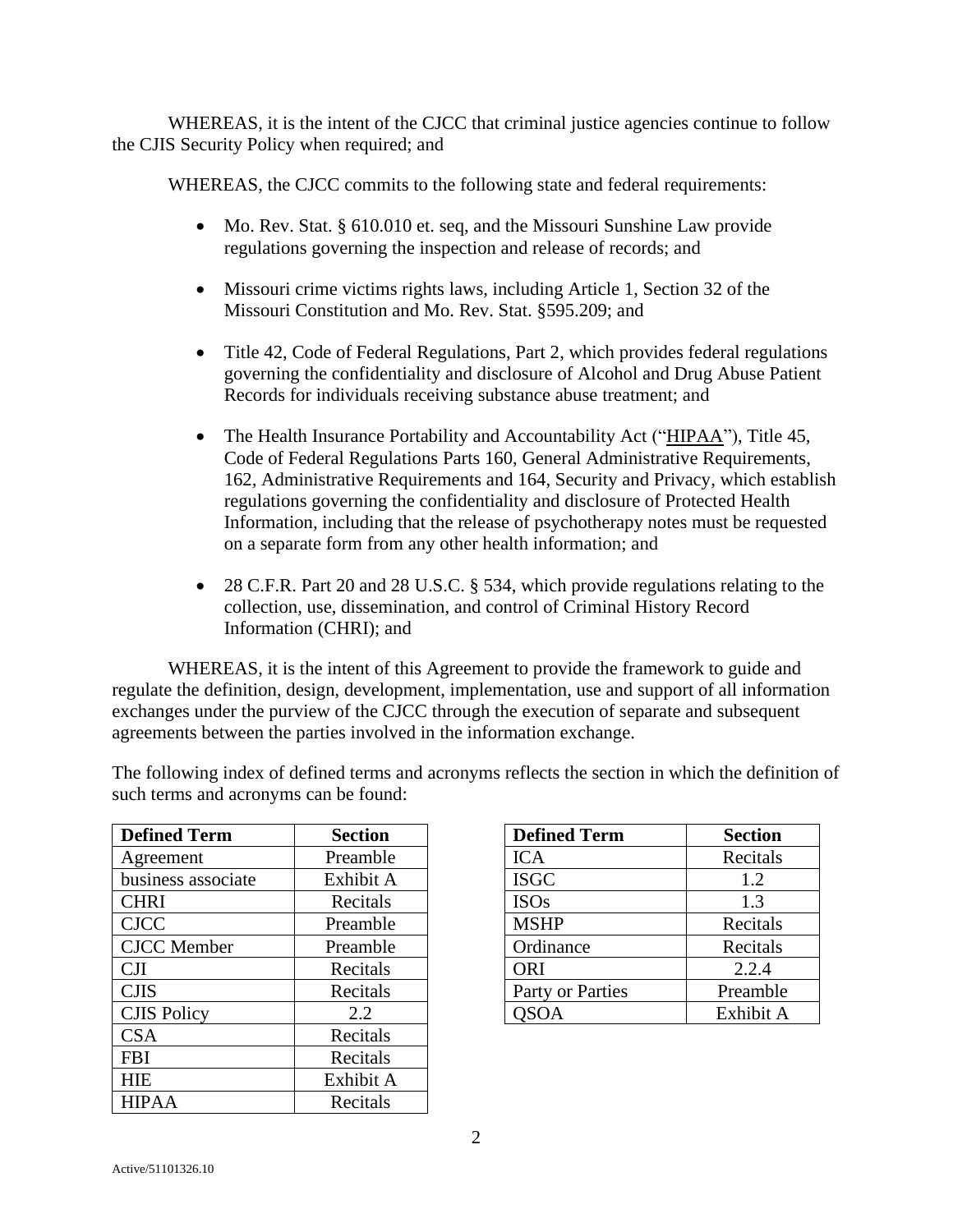## **AGREEMENT**

NOW THEREFORE, in consideration of the mutual promises and conditions contained herein, the Parties hereto agree as follows:

# ARTICLE I. CJCC RESPONSIBILITIES

1.1 The CJCC. The CJCC is responsible for establishing and implementing policies for the sharing of criminal justice information among the CJCC Members. Each of the CJCC Members agrees to comply with such policies that are adopted by the CJCC in accordance with the ICA and the CJCC bylaws.

1.2 The ISGC. The Information Sharing Governance Committee ("ISGC"), a committee of the CJCC, will have the principal responsibility to review and make recommendations to the CJCC regarding the sharing of information among CJCC Members.

1.3 The CJCC Executive Director. The CJCC Executive Director, as an agent for and under the direction of the CJCC, is responsible for the promulgation and implementation of the CJCC policies relating to the sharing of CJI among CJCC Members, the auditing and implementation of those policies, and the facilitation of the creation and maintenance of an information security organization comprised of Information Security Officers ("ISOs") from each CJCC Member.

1.4 Information Governance. The ISGC will define governance and security features that will limit the availability of CJI to certain CJCC Members, or in some cases, certain representatives of a CJCC Member, and third party entities depending upon the role of the CJCC Member or entity, and the type of CJI. The CJCC Executive Director will be responsible for implementing such governance and security features, under the direction of the CJCC, and granting permission to access CJI based on the required needs and privileges of the request.

1.5 CJCC Services. The CJCC may develop data analysis services and capabilities, which may include:

1.5.1. *Dashboards and portals* – Dashboards represent predefined data analyses that are typically presented in graphical form on a webpage and referred to as "visualizations". Multiple visualizations can be presented on the webpage reflecting data analyses of interest to the audience. Each component can provide limited filtering, such as a count of crimes by offense type or by date. This is the simplest tool to use and is intended for the broadest, least technically sophisticated audience. It would be used for a public-facing dashboard, for example. Development of these capabilities should be relatively low cost to develop and maintain. SEARCH has an example of this at [http://demo.ojbc.org/dashboards/jail-booking](http://demo.ojbc.org/dashboards/jail-booking-dashboard.html)[dashboard.html.](http://demo.ojbc.org/dashboards/jail-booking-dashboard.html)

1.5.2. *Business Intelligence Tools* – These tools provide users with a more robust set of analytic capabilities, yet do not require special technical expertise to use. These tools give users who are familiar with the data they want to work with the capability to create unique queries to answer broader research and policy questions. Such tools provide a "workbench" user interface that allows the user to drag and drop various types of data to produce tables and graphics. These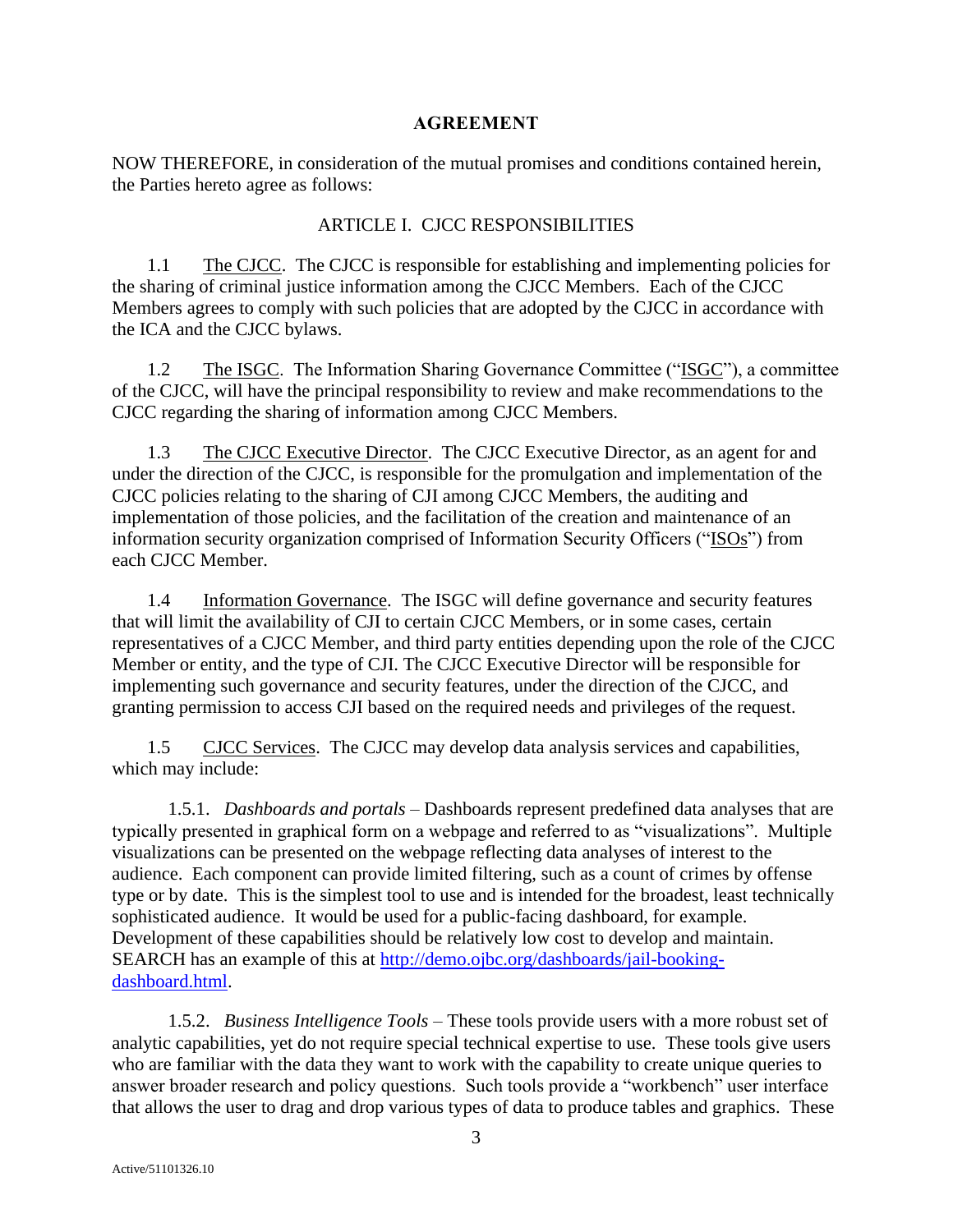tools provide all of the capabilities that are available to the user. There can be some limitations in how these tools can filter and aggregate data because all data is predefined within the tool in datasets commonly called "cubes". These tools are targeted at "super users" who know their data and are not intimidated by using a new software tool. The primary advantage and limitation of these tools is that the user does not have direct access to the data. Data is "curated" (cleaned and structured) "under the hood" by a data scientist to ensure that data are used in a consistent manner. In St. Louis, this tool is intended to be used by agency personnel responsible for analyzing data but are not necessarily trained as researchers, statisticians or data scientists. The BI Tool planned for use in St. Louis will be open source and free for use by authorized users. SEARCH has an example of this at [http://demo.ojbc.org/saiku-ui/.](http://demo.ojbc.org/saiku-ui/) A video demonstration of how to use this tool is located at

[https://www.youtube.com/watch?v=2aX1s6lNoAc&feature=youtu.be.](https://www.youtube.com/watch?v=2aX1s6lNoAc&feature=youtu.be)

1.5.3. *Data Science/Analysis Tools* – These tools provide the most sophisticated data analysis capabilities. A variety of commercial data analysis tools are available to researchers, statisticians and data scientists (Tableau, STATA, SAS, etc.) as well as data science programming languages such as R and Python. These tools provide the user with total control over access to and use of data. They require the user to define the data to be used and how it will be used, curate or clean and standardize the data as well as define the specific queries to be performed. Many of these tools provide highly sophisticated analytic capabilities that go well beyond the data analysis capabilities provided in the BI Tools discussed above. These tools provide "the complete package" of data analysis and presentation capabilities. Many provide a user interface that is similar to the BI Tools discussed above. These are commercial products that require some form of licensing and on-going costs. The intent is to allow authorized users to receive de-identified datasets for use in these products.

## ARTICLE II.CJCC MEMBER RESPONSIBILITIES

2.1 Information Security. Each CJCC Member will be responsible under specific legislative, regulatory and executive mandates to provide information to other persons only in certain circumstances and with certain specific safeguards, as permitted and required under such mandates. Without limiting the foregoing, Exhibit A summarizes information exchange requirements under the CJIS Policy, HIPAA, and Title 42 CFR Part 2.

2.2 CJIS Security Policy. Each CJCC Member is responsible for its own compliance with the Criminal Justice Information Services Security Policy published by the U.S. Department of Justice, Federal Bureau of Investigation (the "CJIS Policy") and the activities to be performed by such CJCC Member in accordance with CJIS Policy. Without limiting the foregoing, each CJCC Member agrees as follows:

2.2.1. Each CJCC Member has executed, or will execute, appropriate information exchange agreements with third parties, including those agreements required by the CSA to implement the CJIS Policy. Those agreements include an Information Exchange Agreement template for the exchange of information between two criminal justice agencies, and a Management Control Agreement template for the exchange of information between a criminal justice agency and a contracted non-criminal justice entity. To properly implement the CJIS Policy, these agreements must be substantially in the form provided by the CSA, and may only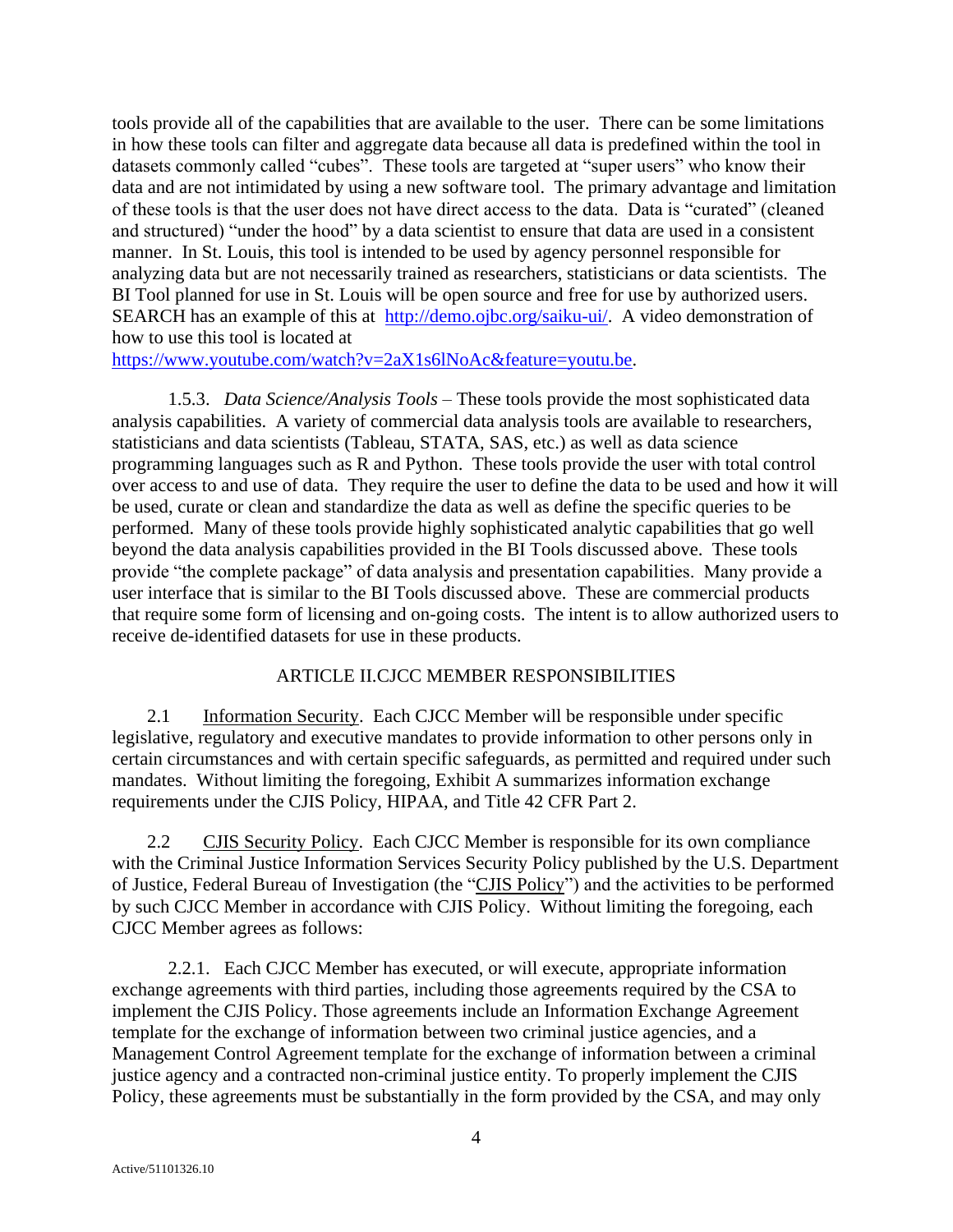be modified upon approval of all parties to the applicable agreement and the CSA. Copies of the CSA information exchange agreements are attached to Exhibit A.

2.2.2. Each CJCC Member will perform security awareness training as required by the CJIS Policy. The CJCC Members may elect to comply with such obligation by participating in MSHP training.

2.2.3. Each CJCC Member will implement appropriate audit and accountability controls with respect to their information systems that follow CJIS Policy standards.

2.2.4. Each CJCC Member will use its FBI authorized originating agency identifier (ORI) on each CJI transaction, Each agency that holds an ORI will have the responsibility to confirm compliance with the CJIS Policy with respect to its own information, including the requirement to enter into appropriate information exchange agreements with third parties. Organizations that do not have an ORI are not criminal justice agencies but can still receive CJI under certain conditions with the proper agreement in place.

2.2.5. CJCC Members may delegate one or more of the activities required by the CJIS Policy, but any delegate of such activities must comply with the CJIS Policy, and each CJCC Member will remain responsible for such compliance. The CJCC may establish acceptable mechanisms for the delegation of certain activities required by the CJIS Policy.

2.3 Acknowledgements. The CJCC acknowledges that each CJCC Member's primary responsibility with respect to information shared under this Agreement is to collect, assemble, share and analyze information in the course of providing services to its users and fulfilling its own mission and purpose. The processing, transmission, storage, or sharing of CJI between or among CJCC Members for any such purpose does not render such CJI public information. The CJCC Member that provides the information remains the owner of the CJI and is responsible for responding to Sunshine Law requests regarding all such information. The receiving Party has no obligation and no authority to respond to a Sunshine Law request on behalf of the providing Party.

# ARTICLE III. LIABILITY

3.1 Each Party is responsible for its own conduct and the conduct of its employees, agents, and other users of shared information, and retains all defenses and immunities available under federal and Missouri laws. No Party will be obligated under this Agreement to insure, defend, or indemnify any other Party.

3.2 Each CJCC Member may be audited for compliance with this Agreement by the CJCC in accordance with policies and procedures as may be established by the CJCC and will be subject to any remedies for noncompliance as set forth in such policies.

# ARTICLE IV. DISPUTE RESOLUTION

In the event of a dispute, the Parties agree to use their best efforts to resolve the dispute in an informal fashion through consultation and communication, or other forms of nonbinding alternative dispute resolution mutually acceptable to them. As necessary, the Parties will pursue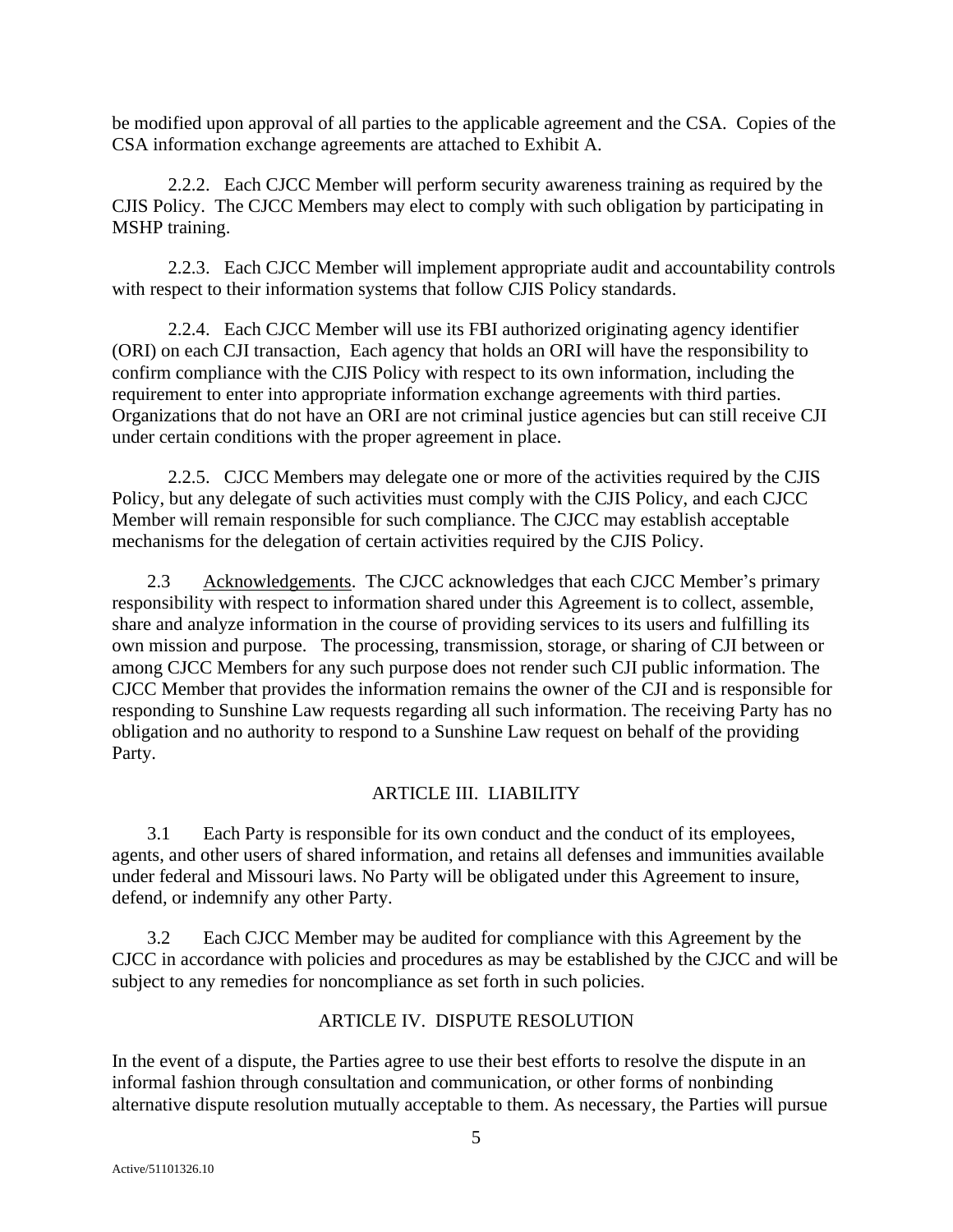formal dispute resolution through their respective chains of command or at their option, escalate the issue to the ISGC. If resolution is not achieved at the ISGC, the Parties may escalate the dispute to the CJCC in an effort to obtain resolution. This Agreement may be enforced in the Circuit Court for the 22nd Judicial Circuit or any other court of the State of Missouri with competent jurisdiction.

## ARTICLE V. MODIFICATION OF THE INTERAGENCY AGREEMENT ON INFORMATION SHARING

This Agreement may be amended as follows:

5.1 Any CJCC Member may propose modifications to this Agreement by providing written notice to the ISGC and all CJCC Members detailing the proposed modifications. The ISGC will consider all proposed modifications in good faith, provided that the ISGC may not vote on any proposed modification until at least 30 days following the giving of such notice to all CJCC Members. Upon approval by a majority vote of the ISGC, the proposed modification will be submitted to the CJCC for final approval by a two-thirds majority of the CJCC. Any amendment to this Agreement adopted pursuant to the foregoing process will be binding upon each CJCC Member, whether or not executed by all CJCC Members.

5.2 Alternatively, this Agreement may be amended by written agreement approved by the CJCC and executed and delivered by all CJCC Members.

This Agreement may not otherwise be amended.

# ARTICLE VI. GOVERNING LAWS

6.1 This Agreement will be governed by the laws of the State of Missouri. Parties are required to comply with Federal and local regulations and statutes regarding access or dissemination of data, including criminal history and individual privacy, including, without limitation, Title 42 CFR Part 2 and HIPAA. The terms of this Agreement are to be construed in a manner consistent with such laws and regulations and as they may be amended from time to time, and with any other law governing the confidentiality of data shared through the CJCC. In the event of any conflict between the terms of this Agreement and such laws and regulations, the provisions of such laws and regulations will govern the respective rights and duties of the Parties.

6.2 This Agreement is governed the terms and provisions of 28 C.F.R. Part 20 and 28 U.S.C. § 534 relating to the collection, use, dissemination, and control of CHRI, as adopted by the CJCC.

6.3 The terms of this Agreement are to be construed in a manner consistent with such laws and regulations and as they may be amended from time to time, and with any other law governing the confidentiality of shared information. In the event of any conflict between the terms of this Agreement and such laws and regulations, the provisions of such laws and regulations will govern the respective rights and duties of the parties.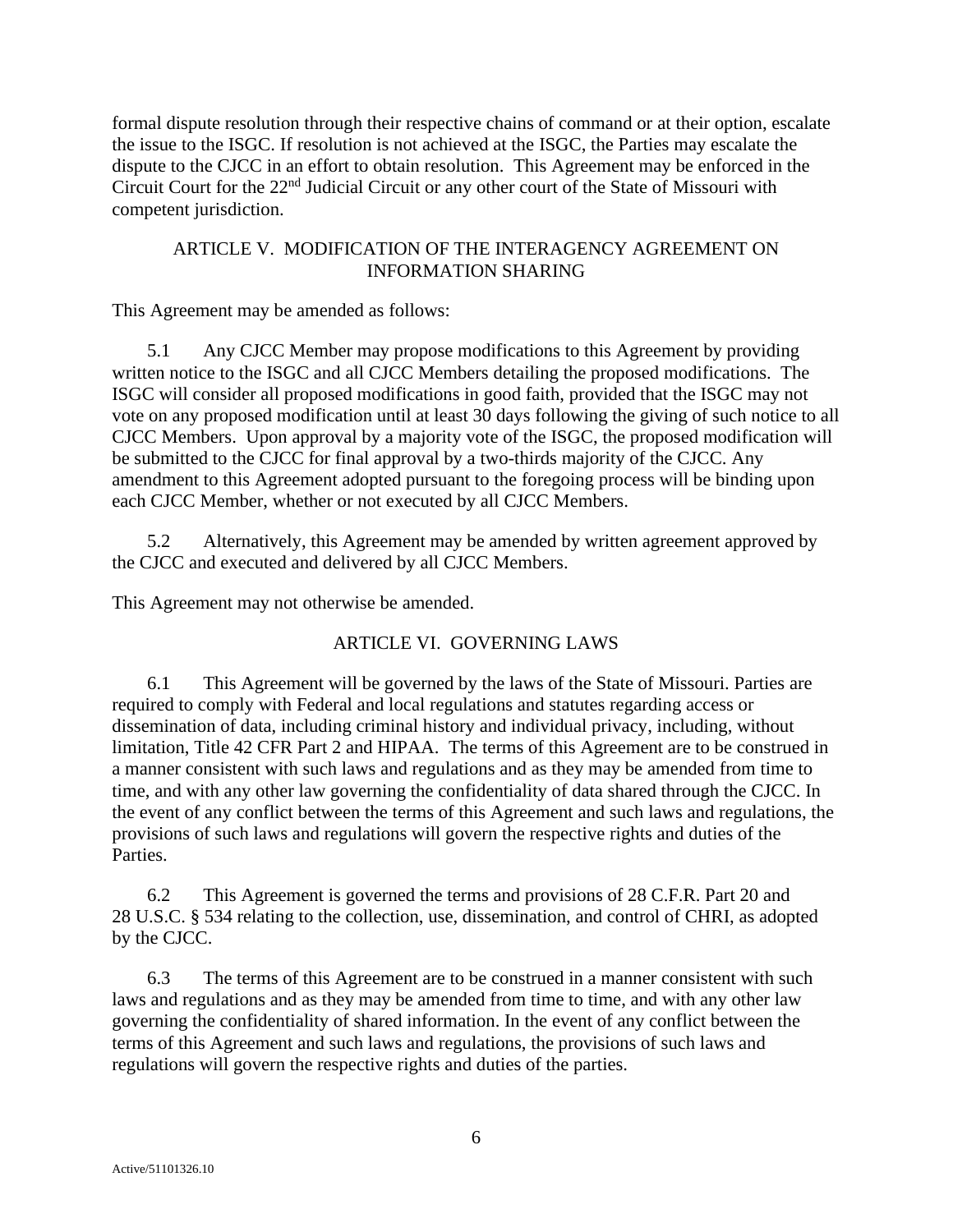6.4 Nothing contained in this Agreement will be construed to obligate any party to any expenditure or obligation of funds in excess or advance of appropriations, in accordance with the Anti Deficiency Act, 31 U.S.C. § 1341.

## ARTICLE VII. TERM AND TERMINATION

7.1 Termination of the Agreement. This Agreement will be effective as of the date first written above. The Agreement will continue in effect until terminated by the CJCC or until the dissolution of the CJCC, whichever occurs first.

7.2 Termination of a CJCC Member. This Agreement will terminate, automatically and without notice, with respect to any CJCC Member upon such person's termination as a member of the CJCC. Termination of this Agreement with respect to any CJCC Member under this Section 7.2 will not terminate the Agreement as to the CJCC or any of the other remaining CJCC Members. Articles II, III, IV, VI, VII, and IX will survive with respect to such CJCC Member.

## ARTICLE VIII. MISCELLANEOUS PROVISIONS

8.1 Publicity and Media. Each Party may undertake publicity releases and media interviews in connection with its activities under this Agreement, provided that each CJCC Member will provide prior notice of such activity to the CJCC Executive Committee whenever possible.

8.2 Jointly Drafted. This Agreement will be deemed to have been drafted jointly by the Parties and, in the event of a dispute, will not be construed against any Party on the basis of drafting control.

8.3 Authority to Execute. Each of the undersigned individuals represents and warrants that he or she is expressly and duly authorized to execute this Agreement and to legally bind each Party as set forth in this Agreement.

8.4 No Third-Party Beneficiary. This Agreement will not and is not intended to benefit or to grant any right or remedy to any person or entity that is not a party to this Agreement.

8.5 Notices; Representatives of the Parties. Any notice required to be given to a Party by this Agreement will be in writing and will be delivered in person, by courier service or by U.S. Mail, either first class or certified, return receipt requested, postage prepaid, as follows. The Parties hereby designate the individuals named below as their representative responsible for overall administration of this Agreement.

To City: 1200 Market St., St Louis, MO 63103 Attn: Mayor

To the Sheriff: 1114 Market St., St. Louis, MO 63101 Attn: Sheriff

To the Court: 10 N Tucker Blvd, St. Louis, MO 63101 Attn: Court Administrator

To the Circuit Attorney: 1114 Market St., St. Louis, MO 63101 Attn: Circuit Attorney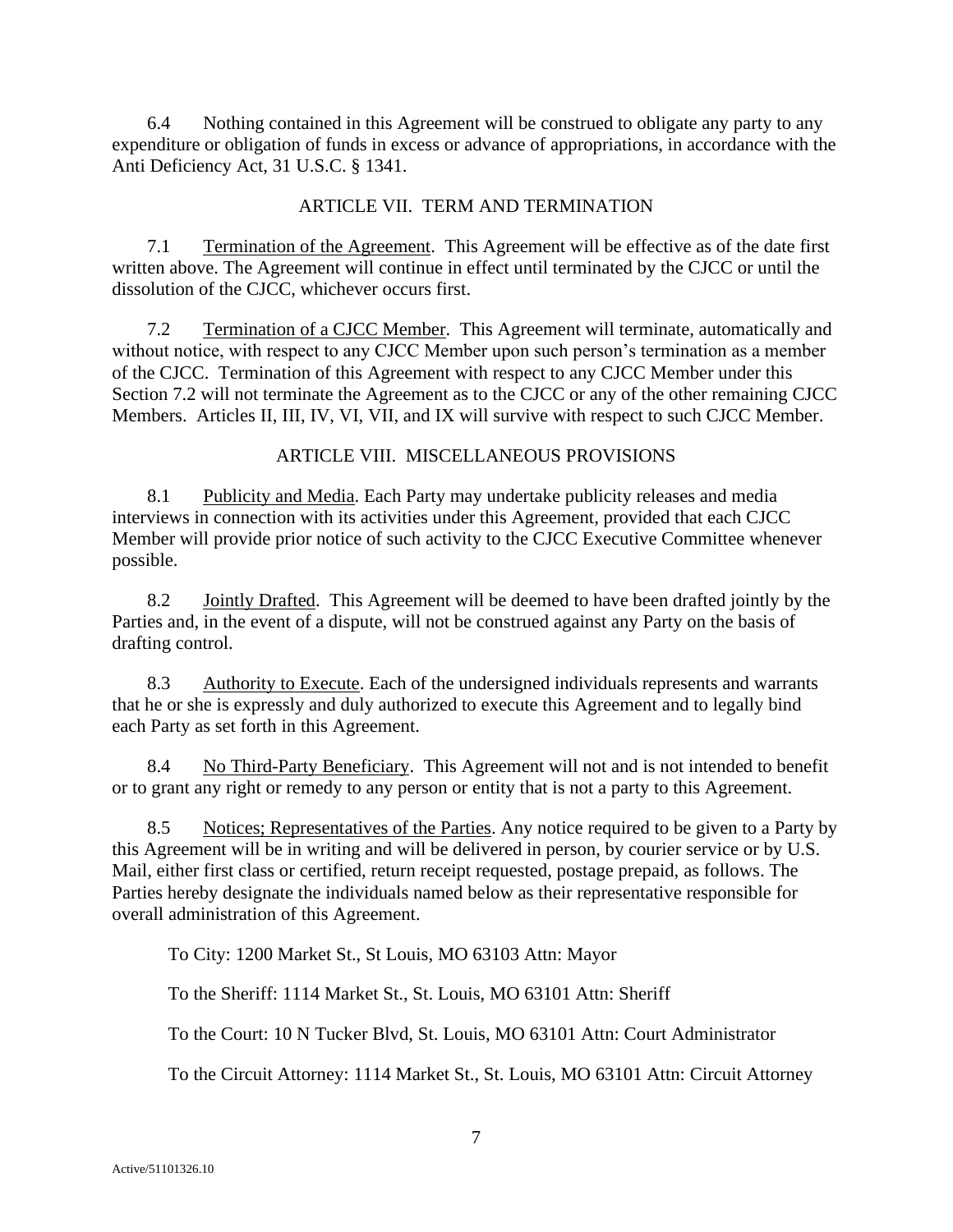To the Public Defender: Woodrail Centre, 1000 West Nifong, Building 7 Suite 100, Columbia, MO 65203 Attn: Director

To the MDoC: 2729 Plaza Dr. P.O. Box 236, Jefferson City, MO 65102 Attn: Director

8.6 Severability. If any provision in this Agreement (or any portion thereof) or the applications of any such provision (or any portion thereof) to any person or circumstance will be held invalid, illegal or unenforceable in any respect by a court of competent jurisdiction, such provision(s) (or portions) will be severed from this Agreement and the invalidity, illegality or unenforceability thereof will not affect any other provision of this Agreement, and this Agreement as modified after severing such language will remain in force and effect.

8.7 Entire Agreement/Paragraph Headings. This Agreement sets forth the entire understanding between the Parties and supersedes all previous agreements, arrangements and understandings among the Parties pertaining to the subject matter hereof, whether written or oral, and may not be amended except as provided herein. This Agreement is intended to be binding up and for the benefit of only the Parties and no term or condition hereof is intended to benefit, nor may any term or condition hereof be enforced by any other party not a party to this Agreement. Paragraph headings are for convenience only and will not be deemed a controlling part of this Agreement.

[signature page follows]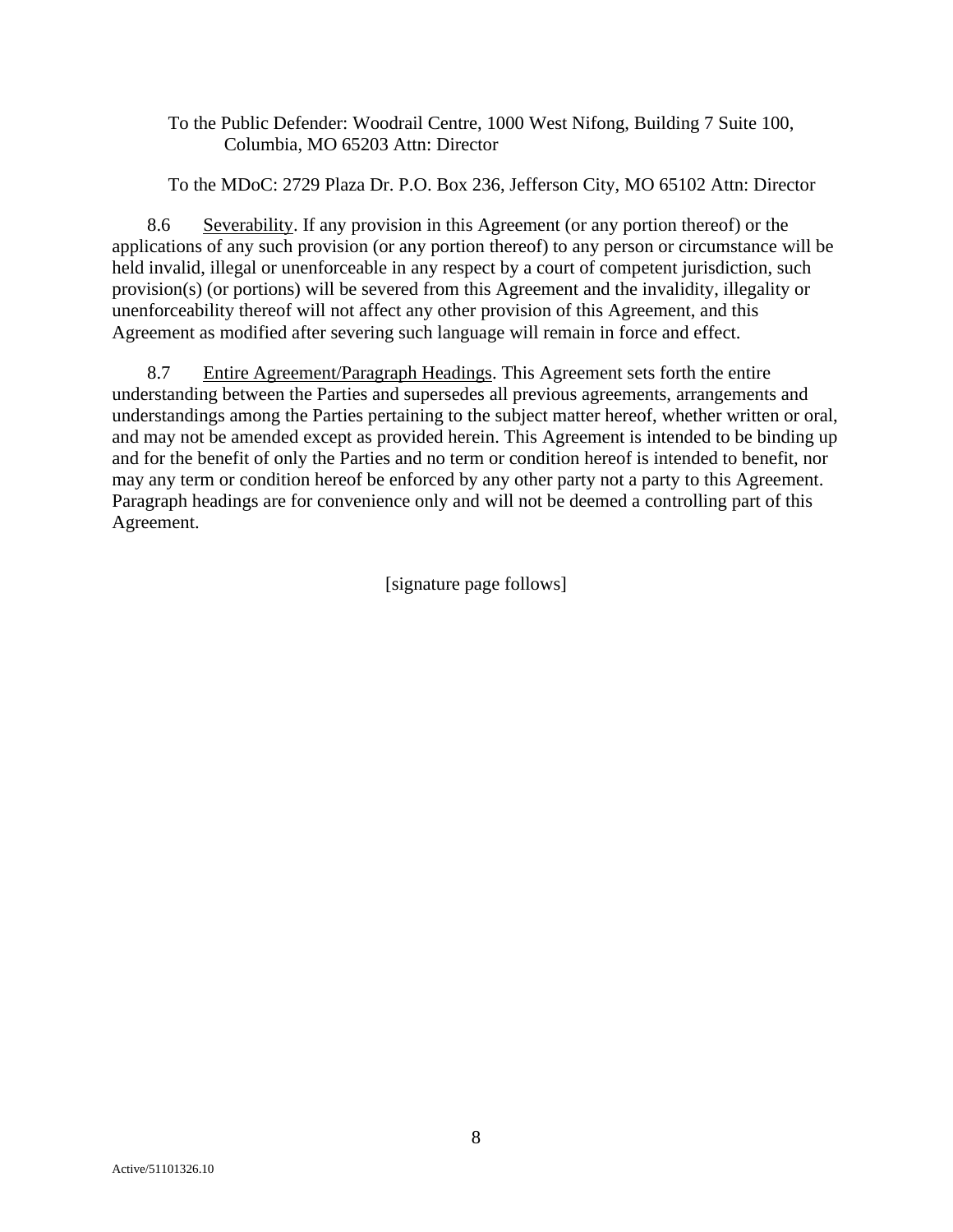IN WITNESS WHEREOF, the Parties hereto have caused this Intergovernmental Agreement to be executed by duly authorized officers in duplicate originals, one of which is retained by each of the Parties, the day and year as set out by each Party.

## **CITY OF ST. LOUIS**

## **APPROVED AS TO FORM:**

Julian Bush, City Counselor

By:\_\_\_\_\_\_\_\_\_\_\_\_\_\_\_\_\_\_\_\_\_\_\_\_\_\_\_\_\_\_

| By                 |  |
|--------------------|--|
| Mayor Lyda Krewson |  |
| Date               |  |

## **CITY OF ST. LOUIS SHERIFF**

## **COMPTROLLER:**

 $\mathbf{By:}\qquad\qquad$ 

Darlene Green, Comptroller

| Name |  |
|------|--|
|      |  |

Title

**ATTEST:**

By:\_\_\_\_\_\_\_\_\_\_\_\_\_\_\_\_\_\_\_\_\_\_\_\_\_\_\_\_\_\_ Dione Flowers, Register

## **TWENTY-SECOND JUDICIAL CIRCUIT COURT**

By **Example 2018** 

Name

Title

Date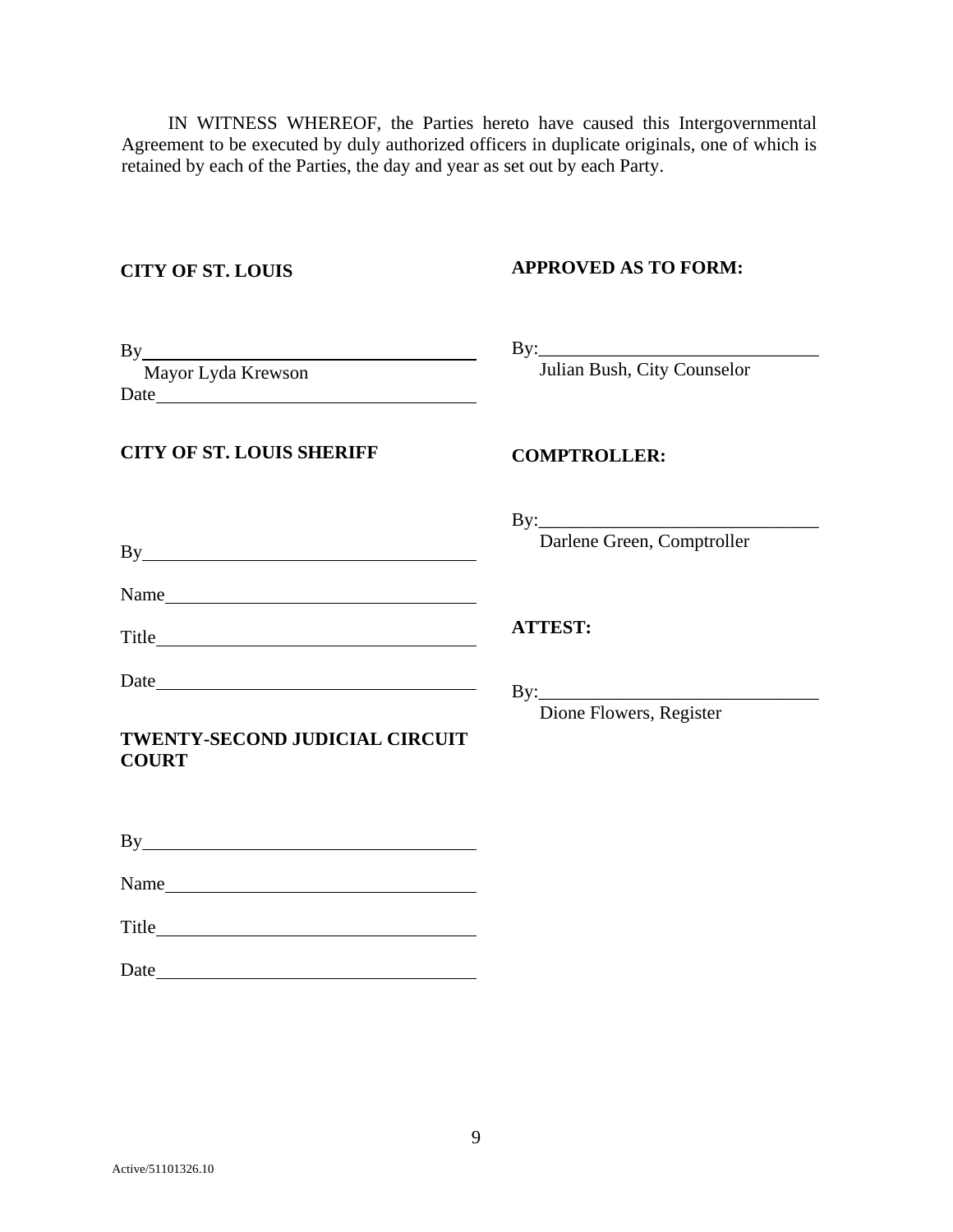# **CITY OF ST. LOUIS CIRCUIT ATTORNEY**

By

Name and the state of the state of the state of the state of the state of the state of the state of the state of the state of the state of the state of the state of the state of the state of the state of the state of the s

Title **The Community of the Community** of the Community of the Community of the Community of the Community of the Community of the Community of the Community of the Community of the Community of the Community of the Commun

Date

# **MISSOURI STATE PUBLIC DEFENDER**

By <u>service</u> and the service of the service of the service of the service of the service of the service of the service of the service of the service of the service of the service of the service of the service of the servic

Name

Title

Date **Date Date Date Date Date Date Date Date D** 

# **MISSOURI DEPARTMENT OF CORRECTIONS**

By

Name was a set of the set of the set of the set of the set of the set of the set of the set of the set of the set of the set of the set of the set of the set of the set of the set of the set of the set of the set of the se

Title **The Community of the Community** of the Community of the Community of the Community of the Community of the Community of the Community of the Community of the Community of the Community of the Community of the Commun

Date and the set of the set of the set of the set of the set of the set of the set of the set of the set of the set of the set of the set of the set of the set of the set of the set of the set of the set of the set of the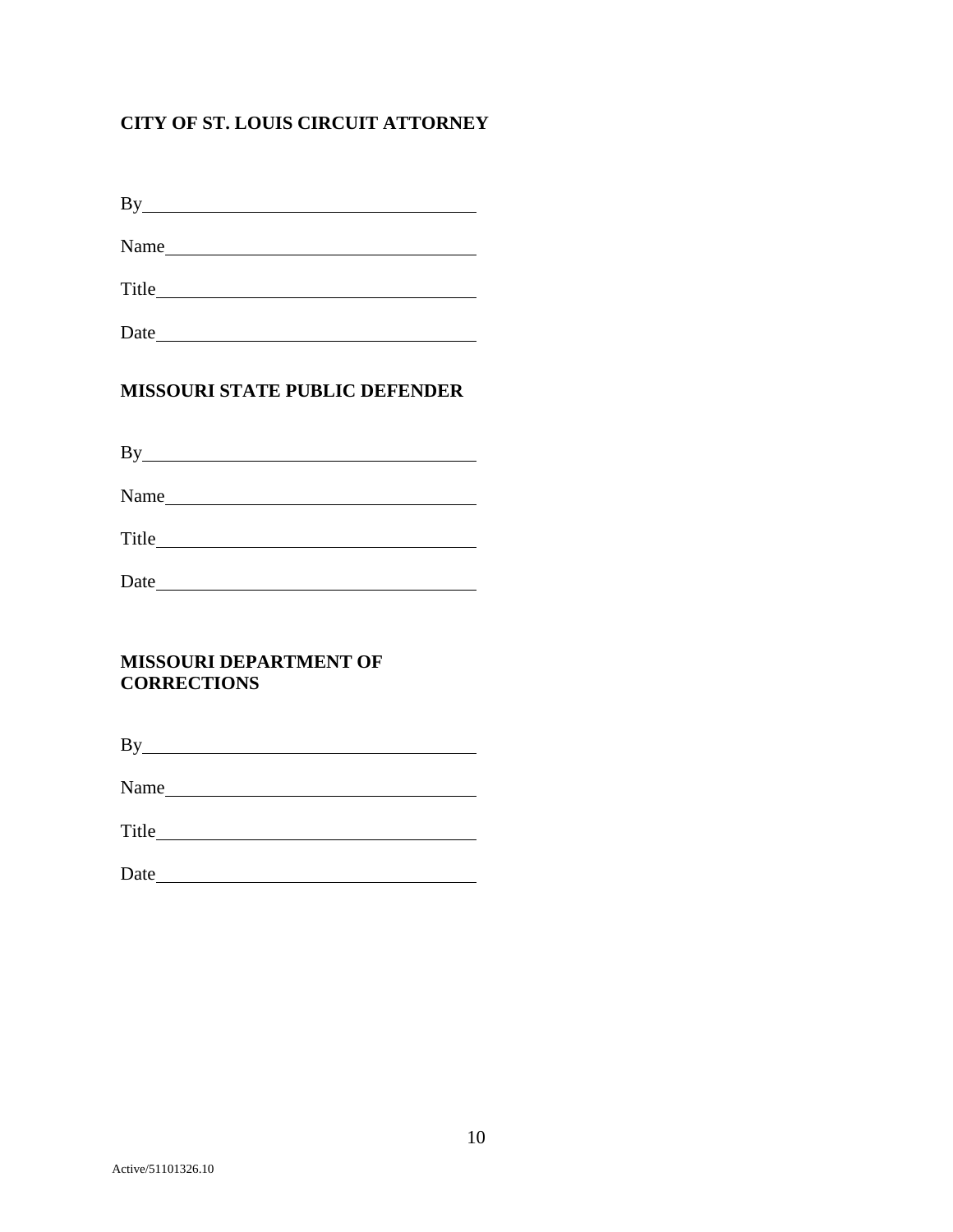# **EXHIBIT A**

## **Information Exchange Requirements**

**User Agency Agreement** - this agreement is between the CSA, and a local criminal justice agency that uses CJI from the CSA (including federal, state and local information). This agreement outlines the roles and responsibilities of the individual agency such as screening, connectivity, users, validation, dissertation, etc. This document can be modified with approval from the CSA.

**Information Exchange Agreement** - this agreement is between two criminal justice agencies. It defines the roles and responsibilities between the two agencies. This is typical for agencies who perform work for another criminal justice agency. An example is a large agency providing dispatch for a small agency. This document can be modified with approval from the CSA.

**Management Control Agreement** - this is an agreement between a criminal justice agency and a non-criminal justice governmental agency. The non-criminal justice agency performs duties that require the agency to have access to criminal justice information. It again defines the roles and responsibilities of both parties. A typical scenario for this would be a county or city IT agency that processes or provides the infrastructure for a criminal justice agency. St Louis City IT and/or REJIS would be in this category. This document can be modified with approval from the CSA.

**CJIS Security Addendum** - this is an agreement between a criminal justice agency and a private company. Examples are contracted IT or contracted janitorial service providers. It defines roles and responsibilities for each party. This document cannot be modified. The criminal justice agency cannot outsource their responsibility.

**HIPAA Consent Requirements** – A covered entity must obtain the individual's written authorization for any use or disclosure of protected health information that is not for treatment, payment or health care operations or otherwise permitted or required by the Privacy Rule. A covered entity may not condition treatment, payment, enrollment, or benefits eligibility on an individual granting an authorization, except in limited circumstances. The authorization must meet the requirements of 45 CFR 164.508.

A covered entity may voluntarily choose, but is not required, to obtain the individual's consent for it to use and disclose information about him or her for treatment, payment, and health care operations. A covered entity that chooses to have a consent process has complete discretion under the Privacy Rule to design a process that works best for its business and consumers. A "consent" document is not a valid permission to use or disclose protected health information for a purpose that requires an "authorization" under the Privacy Rule (see 45 CFR 164.508), or where other requirements or conditions exist under the Rule for the use or disclosure of protected health information.

**Business Associate Agreement** – A "business associate" is a person or entity that performs certain functions or activities that involve the use or disclosure of protected health information on behalf of, or provides services to, a covered entity. A member of the covered entity's workforce is not a business associate. A covered health care provider, health plan, or health care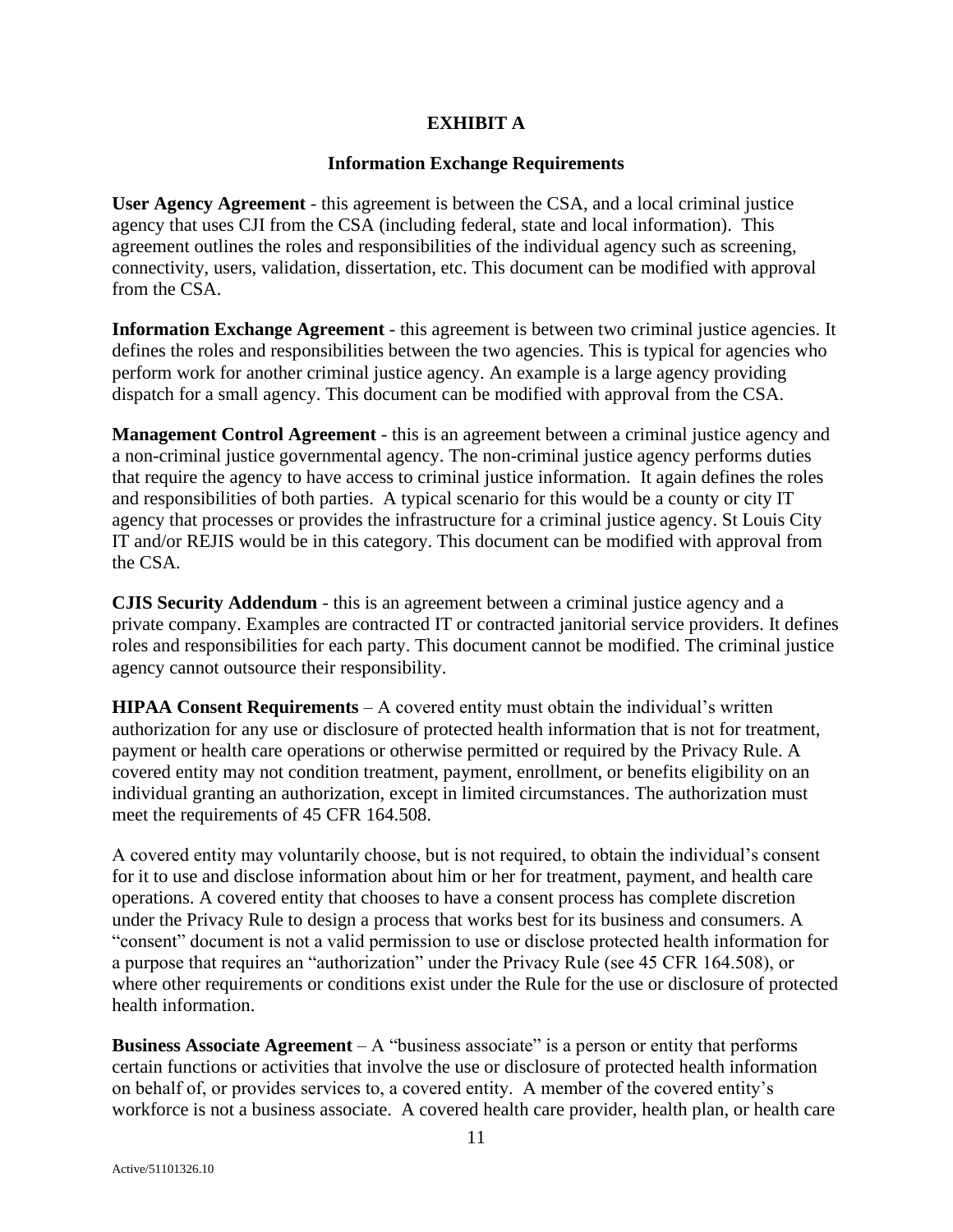clearinghouse can be a business associate of another covered entity. The Privacy Rule lists some of the functions or activities, as well as the particular services, that make a person or entity a business associate, if the activity or service involves the use or disclosure of protected health information. The types of functions or activities that may make a person or entity a business associate include payment or health care operations activities, as well as other functions or activities regulated by the Administrative Simplification Rules. See the definition of "business associate" at 45 CFR 160.103. Business Associate Agreements are generally required where a covered entity discloses protected health information to the business associate. See 45 CFR 164.504.

**Disclosure of Alcohol and Drug Abuse Patient Records** - Unlike HIPAA, which generally permits the disclosure of protected health information without patient consent or authorization for the purposes of treatment, payment, or health care operations, 42 CFR Part 2, with limited exceptions (i.e., medical emergencies and audits and evaluations), requires patient consent for such disclosures (42 CFR §§ 2.3, 2.12, 2.13). Some types of exchange, however, may take place without patient consent when a qualified service organization agreement (QSOA) exists or when exchange takes place between a Part 2 program and an entity with administrative control over that program. Note that the subject patient can revoke her/his consent in writing, the initial signed consent needs to have language with that revocation right.

**Health Information Exchange** - Electronic health information exchange allows doctors, nurses, pharmacists, other health care providers, and patients to appropriately access and securely share an individual's health information—improving the speed, quality, safety, and cost of patient care. Health information exchange can greatly improve the completeness of patient records, which in turn contributes to more informed decision-making at the point of care. Two common types of health information exchange include directed exchange and query-based exchange.

*Directed Exchange.* Directed exchange enables health care providers to securely send/receive patient information—such as laboratory orders and results, patient referrals, or discharge summaries— via the internet to/from a known and trusted recipient. Common forms of directed exchange include Direct Secure Messaging (commonly compared to secure email for healthcare), point-to-point interfaces between systems, and web services.

*Query-Based Exchange.* Query-based exchange enables health care providers to search clinical data sources and discover information about a patient. Query-based exchange typically involves an intermediary, often known as a health information exchange (HIE). The HIE either maintains a centralized data repository that includes data from connected systems, or facilitates requests from one system to search another system.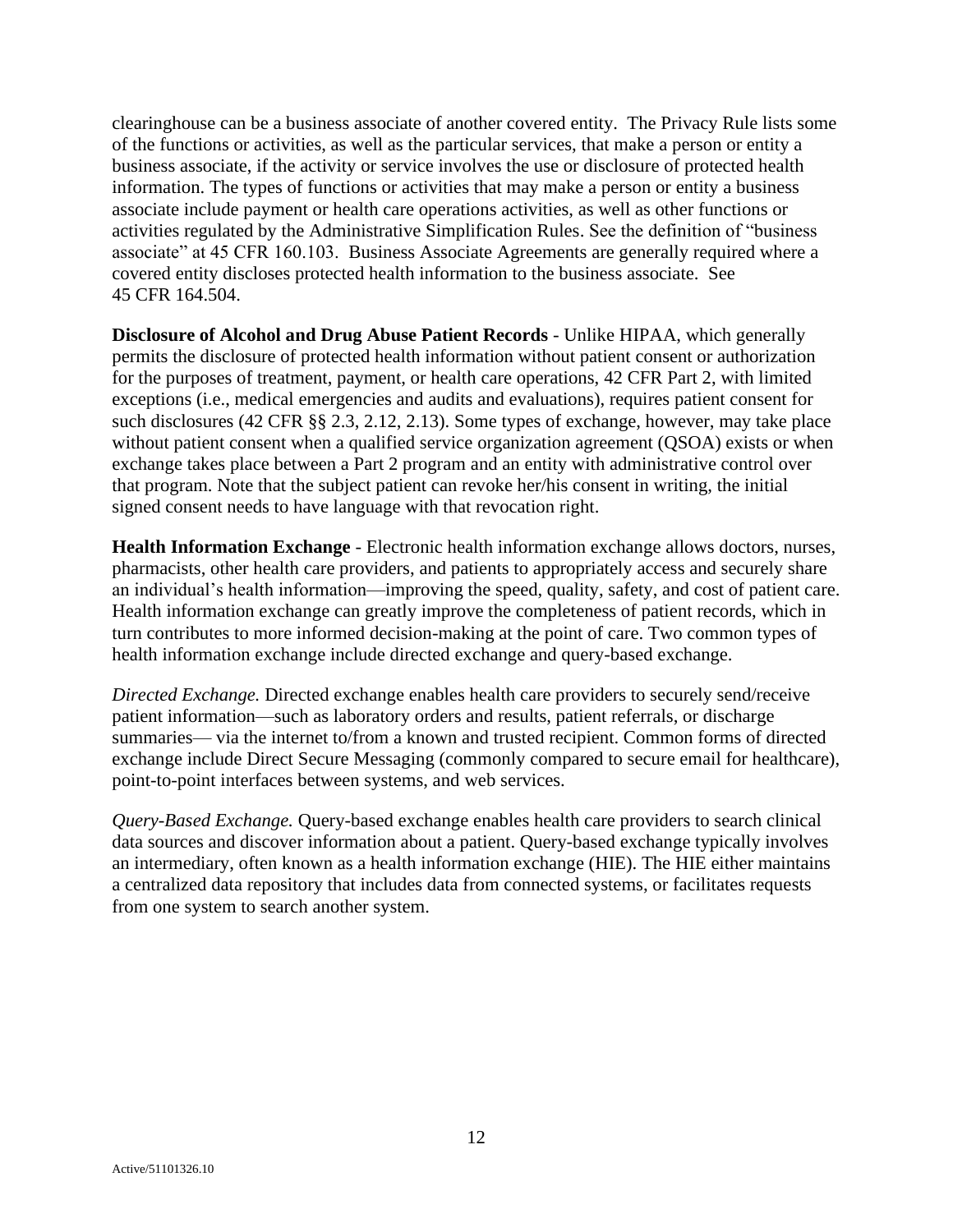# Information Exchange Agreement

## Between the

## [Criminal Justice Agency]

## And the

## [Second Criminal Justice Agency]

This Information Exchange Agreement is made and entered into this  $\quad$  th day of  $\quad \quad$ ,  $\quad \quad$  by and between [Criminal Justice Agency] hereinafter referred to as [CJA Abbreviation] and the [Second Criminal Justice Agency] hereinafter referred to as [CJA 2 Abbreviation].

### **DEFINITIONS**

For the purposes of data control, security and protection and this agreement the [CJA Abbreviation] defines all data provided to or processed by [CJA 2 Abbreviation] on behalf of the [CJA Abbreviation] to be considered Criminal Justice Information (CJI) as defined by, and thus afforded the protections of FBI CJIS Security Policy, Missouri Uniform Law Enforcement System (MULES) Policy and [CJA Abbreviation] polices governing the handling, disclosure and control of the data.

### PURPOSE OF AGREEMENT

This agreement defines appropriate security controls and use restrictions for the exchange of criminal justice information between [CJA Abbreviation] and [CJA 2 Abbreviation]. This agreement ensures that any CJI exchanged between [CJA Abbreviation] and [CJA 2 Abbreviation] shall at all times be stored, processed and transmitted in compliance with applicable standards found in FBI CJIS Security Policy, MULES Policy and [CJA Abbreviation] policy.

### Duties of [CJA Abbreviation]

Under the terms of this agreement [CJA Abbreviation] shall have the authority to set, maintain and enforce the following duties and standards over and/or relating to the use of and security controls over all CJI and [CJA Abbreviation] provided, obtained or owned data and associated processing systems:

- a. The [CJA Abbreviation] shall retain final control over, and retain ownership of, any CJI shared by [CJA Abbreviation] through the exchange received by [CJA 2 Abbreviation].
- b. Policy governing the operation of computers, access devices, circuits, hubs, routers, firewalls, applications and other components that comprise and support a telecommunications network and related Criminal Justice and CJIS systems used to process, store, or transmit CJI through the exchange.
- c. [CJA 2 Abbreviation] compliance with all applicable federal, state and local laws, FBI CJIS Security Policy, Missouri State Highway Patrol (MSHP) MULES policy and local department policy as they relate to the exchange of CJI between [CJA Abbreviation] and [CJA 2 Abbreviation].
- d. Standards for the authorization of [CJA 2 Abbreviation] personnel, contractors, visitors or others who may have access to [CJA Abbreviation] data.

### Duties of [CJA 2 Abbreviation]

As a member of this exchange, [CJA 2 Abbreviation] may only access/use the data provided to [CJA 2 Abbreviation] by [CJA Abbreviation] as explicitly authorized in writing as a part of the contract to perform specific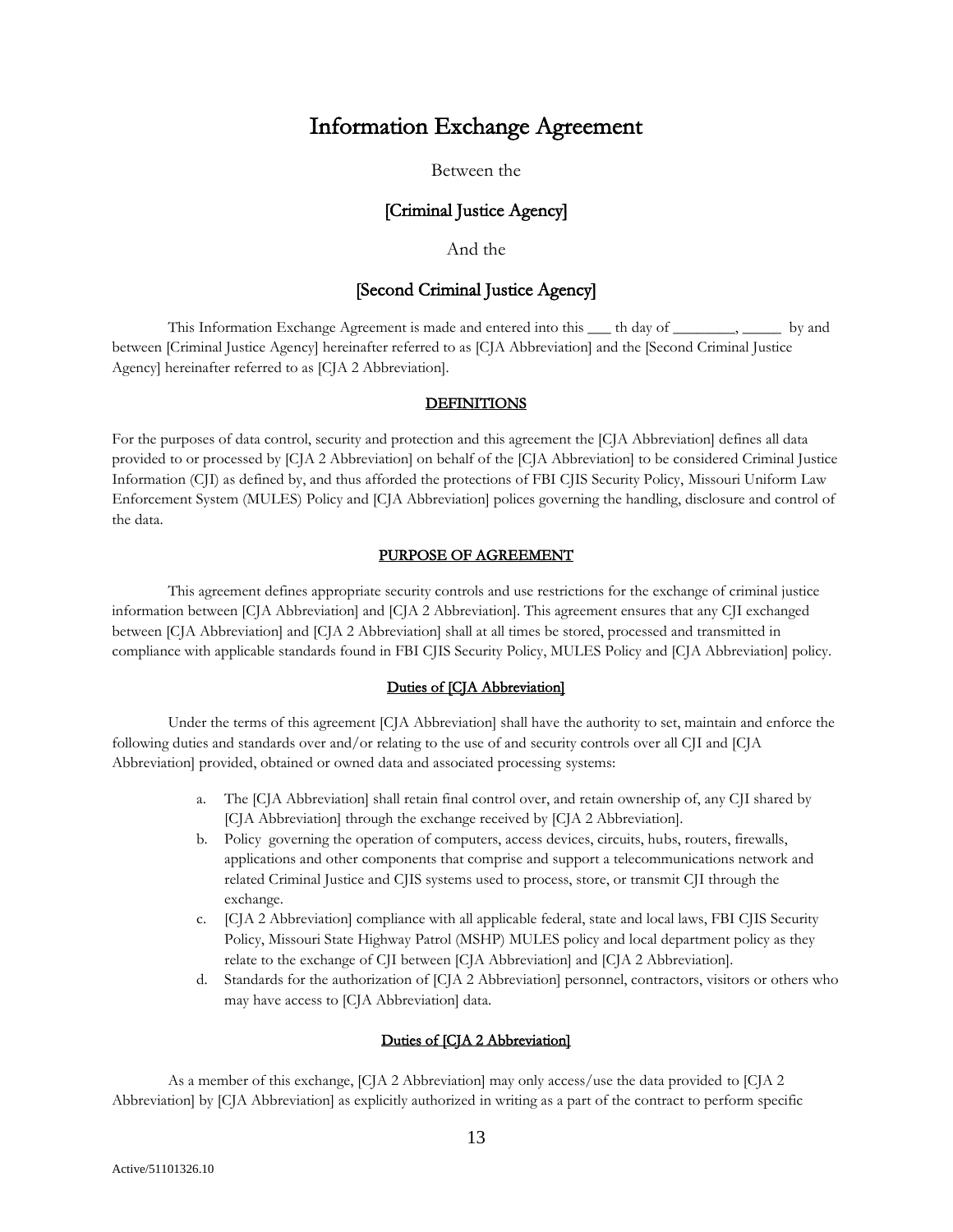functions on behalf of [CJA Abbreviation], this agreement or another fully executed agreement between these two parties. Additionally, [CJA 2 Abbreviation] may only provide access to [CJA Abbreviation] criminal justice data with the permission of [CJA Abbreviation] as permitted under this agreement, applicable federal and state law, FBI CJIS Security Policy, MULES policy and any other applicable agreements or contracts executed between both parties of this agreement.

### CJIS Connectivity

The type of electronic equipment used by [CJA 2 Abbreviation] shall be compatible with the standards set forth in the FBI CJIS Security Policy and shall meet with the approval of the MSHP Information Security Officer (ISO) and the [CJA Abbreviation] Local Agency Security Officer (LASO). [CJA 2 Abbreviation] must receive written approval before granting any access to the [CJA Abbreviation] owned CJI to any agency other than [CJA Abbreviation] or subunits thereof. All such interfaces or connections must also meet all FBI and MSHP CJIS technical specifications and security safeguards.

### Screening of [CJA 2 Abbreviation] Personnel and Contractors

All [CJA 2 Abbreviation] employees and contractors with either physical or logical access to CJI and/or unescorted access to terminals processing CJI must submit to a fingerprint-based background check pursuant to MSHP CJIS fingerprint policy. Fingerprints must be submitted to either the [CJA Abbreviation] or the Missouri State Highway Patrol CJIS Division within thirty (30) days of hire. All final determinations for [CJA 2 Abbreviation] employee or contractor access to [CJA Abbreviation] CJI are at the discretion of the MSHP CJIS Systems Officer (CSO) or the TAA of [CJA Abbreviation]. Decisions to approve or deny access will be provided to the [CJA 2 Abbreviation] in writing. A list of authorized [CJA 2 Abbreviation] employees/contractors will be maintained by [CJA 2 Abbreviation] for retrieval during audit.

#### Dissemination

Any [CJA 2 Abbreviation] employee or contractor who has access to or receives CJI shall only use the access and data for the purposes for which access was required and it will not be disseminated to any other party without explicit permission from the [CJA Abbreviation].

### Audit

[CJA 2 Abbreviation] computer equipment, facilities, policies and procedures as well as agency-owned data are subject to and shall be made available for Policy Compliance Reviews, Technical Security Audits and routine review by [CJA Abbreviation] staff, MSHP CJIS auditors or FBI CJIS auditors. [CJA 2 Abbreviation] must allow the aforementioned personnel necessary access to audit, implement and enforce security control as defined by FBI CJIS Security Policy.

### **Security**

[CJA 2 Abbreviation] agrees to limit access to CJI owned by [CJA Abbreviation] or derived from MSHP or FBI CJIS in strict accordance with NCIC, NLETS, MULES, FBI CJIS Security and [CJA Abbreviation] policies and regulations. [CJA 2 Abbreviation] agrees to take full responsibility for the integrity of the CJI stored or processed by [CJA 2 Abbreviation] as a part of this exchange with [CJA Abbreviation]. All [CJA 2 Abbreviation] personnel or contractors with direct or indirect physical or logical access to CJI shall complete security awareness training pursuant to FBI CJIS Security Policy every two (2) years. [CJA 2 Abbreviation] is also responsible for implementing adequate physical security measures at their facilities to protect against any unauthorized personnel gaining access to computer systems, network equipment, storage devices or areas containing/processing CJI. [CJA 2 Abbreviation] shall not provide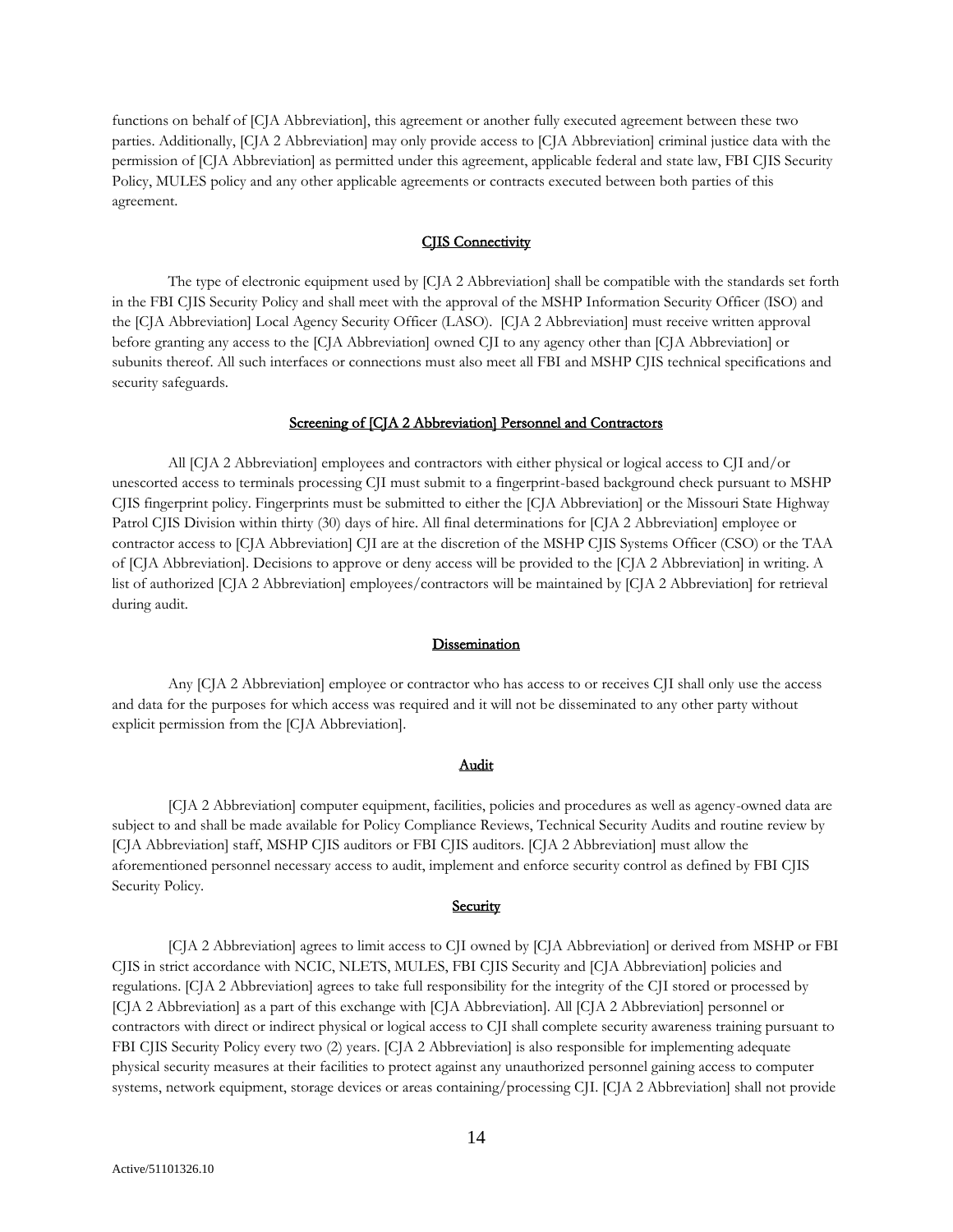any CJI nor allow any contractors or employees thereof to extract any metadata from [CJA Abbreviation] provided CJI except within the official scope of duties performed under this agreement.

### Network Diagram

[CJA 2 Abbreviation] is responsible, based on FBI CJIS Security Policy, for providing a network diagram depicting the CJA 2 Abbreviation] network configuration including the location of all computer equipment, connectivity to [CJA Abbreviation] as well as the data flow/storage within the [CJA 2 Abbreviation] network. This network diagram must be updated whenever substantial changes occur or at least every three (3) years and submitted to the MSHP ISO for review and approval.

#### **Misuse**

[CJA Abbreviation] agrees that any misuse of CJIS systems or CJI obtained by or stored on behalf of [CJA Abbreviation] by [CJA 2 Abbreviation] or [CJA 2 Abbreviation] personnel or contractors is a Class A Misdemeanor pursuant to 576.050 RSMo as well as a security incident and as such must be reported to [CJA Abbreviation] and to the MSHP CSO and ISO.

### Indemnification

To the extent the law permits, [CJA 2 Abbreviation] agrees to indemnify and hold harmless [CJA Abbreviation], and their officials and employees from and against any and all claims, demands, actions, suits and proceedings by others, against all liability to others, including but not limited to any liability for damages by reason of or arising out of any false arrest or imprisonment, or any loss, cost, expense and damages, resulting from unauthorized use, or out of, or involving any negligence on the part of [CJA 2 Abbreviation] or [CJA 2 Abbreviation] personnel or contractors in the exercise or use of this agreement.

#### Suspension of Service

[CJA Abbreviation] reserves the right to suspend all use of CJI owned by or provided through this exchange by [CJA Abbreviation] when any terms of this agreement, or documents incorporated herein are violated by [CJA 2 Abbreviation] or [CJA 2 Abbreviation] employees or contractors. Prior to this suspension of connectivity/data use, [CJA 2 Abbreviation] shall be notified in writing by [CJA Abbreviation] of any alleged violations by [CJA Abbreviation] of this agreement. [CJA 2 Abbreviation] shall then have five (5) business days to provide a written response to [CJA Abbreviation] regarding the notice of violation. If the alleged violation has been satisfactorily resolved use of the data and/or CJIS connections will not be suspended and [CJA Abbreviation] shall provide [CJA 2 Abbreviation] with written documentation of the fact. If the remediation or planned remediation of documented violations does not meet the terms of this agreement [CJA Abbreviation] will notify [CJA 2 Abbreviation] of a suspension date in writing. The suspension date will be no less than ten (10) business days from the date [CJA Abbreviation] notifies [CJA 2 Abbreviation] of the forthcoming suspension. After connectivity and use of the CJI has been suspended, [CJA Abbreviation] shall resume furnishing such access and information to [CJA 2 Abbreviation] upon receipt of satisfactory proof that such violations did not occur or that such violations have been fully corrected or eliminated. If satisfactory proof is not received by [CJA Abbreviation] within thirty (30) days following the suspension this agreement will be considered cancelled by [CJA 2 Abbreviation] for non-compliance and will invoke the cancellation section of this agreement.

### Cancellation

[CJA Abbreviation] or [CJA 2 Abbreviation] may cancel this agreement with or without cause upon thirty (30) days' notice in writing to the other party. Upon cancellation any and all data/CJI owned by [CJA Abbreviation] shall be furnished to [CJA Abbreviation] by [CJA 2 Abbreviation] in a mutually agreeable format within (30) days of the receipt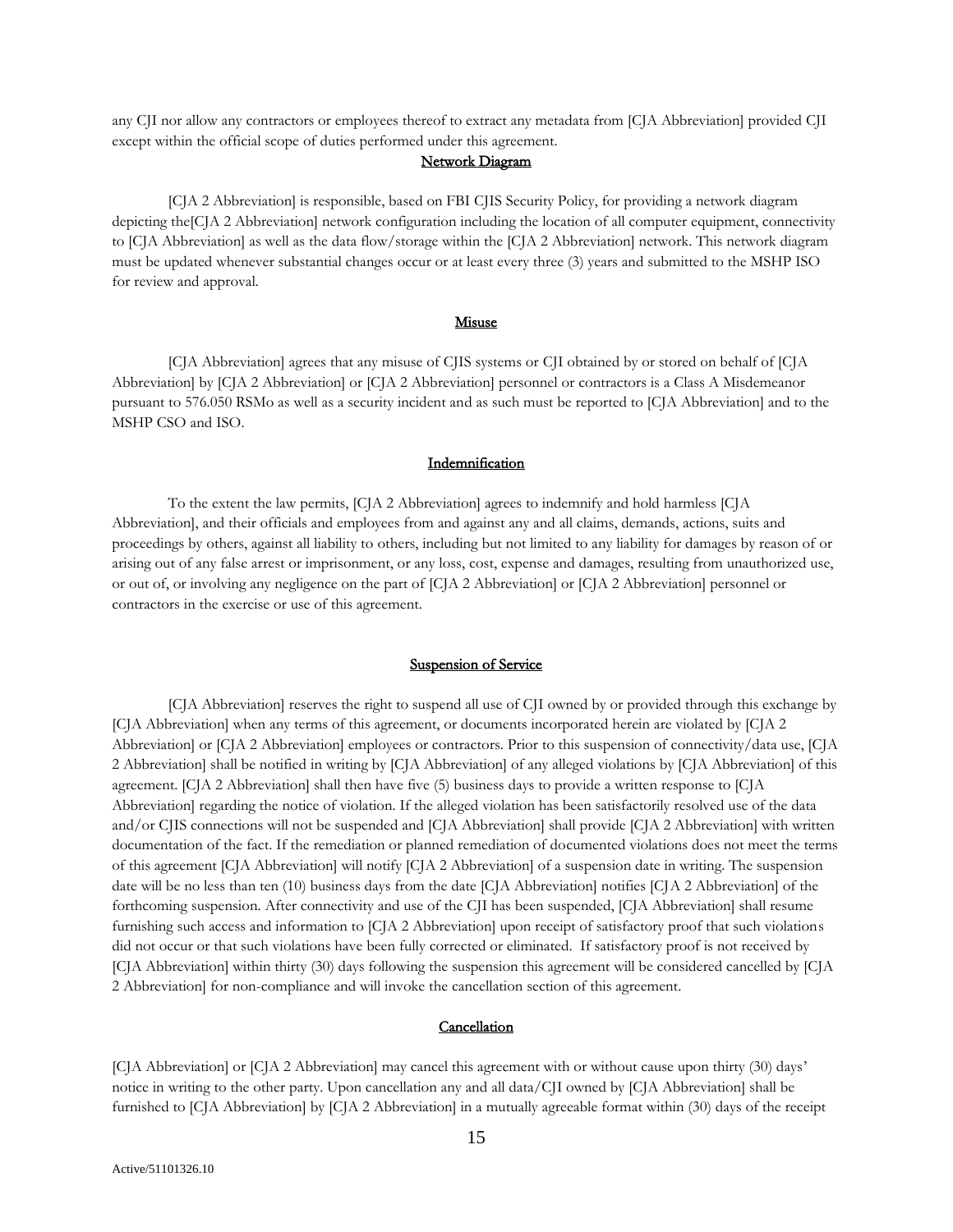of the cancellation notice. Upon notification by [CJA Abbreviation] to [CJA 2 Abbreviation] that the data has been received in an acceptable format [CJA 2 Abbreviation] shall remove and destroy any [CJA Abbreviation] owned data from any systems, databases or backups thereof operated by [CJA 2 Abbreviation].

### **Incorporation**

The following documents and legislation are incorporated into this Management Control Agreement:

- 1. NCIC 2000 Operating Manual and related Technical and Operational Updates (TOUs)
- 2. NCIC 2000 Code Manual
- 3. Interstate Identification Index (III)/National Fingerprint File (NFF) Operational and Technical Manual
- 4. FBI CJIS Security Policy, Version 5.2
- 5. FBI CJIS Security Addendum
- 6. NLETS User and Technical Guide
- 7. MULES Policies and Procedures Manual
- 8. MULES Terminal Agency Coordinator (TAC) Guide
- 9. MULES On-the-Job Training (OJT) Workbook.
- 10. MSHP CJIS Purpose Code X Manual
- 11. MSHP CJIS Policy Compliance Review Reference Manual: Fingerprint-Based Identification for Non-Criminal Justice Purposes.
- 12. All MSHP CJIS Newsletters
- 13. Minutes of FBI CJIS Advisory Policy Board Meetings
- 14. Bylaws for the FBI CJIS Advisory Policy Board and FBI CJIS Working Groups
- 15. Title 28, CFR, Parts 16;20;25;50;901;906
- 16. Title 5, USC, Chapter 91
- 17. Title 28, USC, Sections 552;552a;534
- 18. Title 42, USC, Chapter 72
- 19. Title 42, USC, Sections 14611-14616
- 20. Public Law 92-544
- 21. RSMo Sections

43.010;43.120;43.401;43.500;43.509;43.515;43.532;43.535;43.543;210.482;221.510;301.230;302.225;304.155;304. 158;313.220;388.625;455.101;455.050;455.085;559.107;571.101;571.104;576.050;577.001;577.005;577.023;577.51 ;589.410;590.010;610.120

### Acknowledgement

WE THE UNDERSIGNED, AGREE TO COMPLY WITH THE DUTIES, RESPONSIBILITIES AND TERMS NAMED IN THIS MANAGEMENT CONTROL AGREEMENT. WE UNDERSTAND THAT FAILURE TO COMPLY WITH THESE DUTIES AND RESPONSIBILITIES MAY RESULT IN SANCTIONS BY THE [CJA Abbreviation], MISSOURI CJIS SYSTEMS OFFICER AND/OR THE FBI CRIMINAL JUSTICE INFORMATION SERVICES ADVISORY POLICY BOARD, UP TO AND INCLUDING TERMINATION OF ACCESS TO CJIS.

IN WITNESS WHEREOF, the parties hereto have executed this agreement as of the date set forth below.

| [CJA Abbreviation] Administrator: | [CJA 2 Abbreviation] Administrator: |
|-----------------------------------|-------------------------------------|
| Name:                             |                                     |
| Signature:                        |                                     |
| Title:                            |                                     |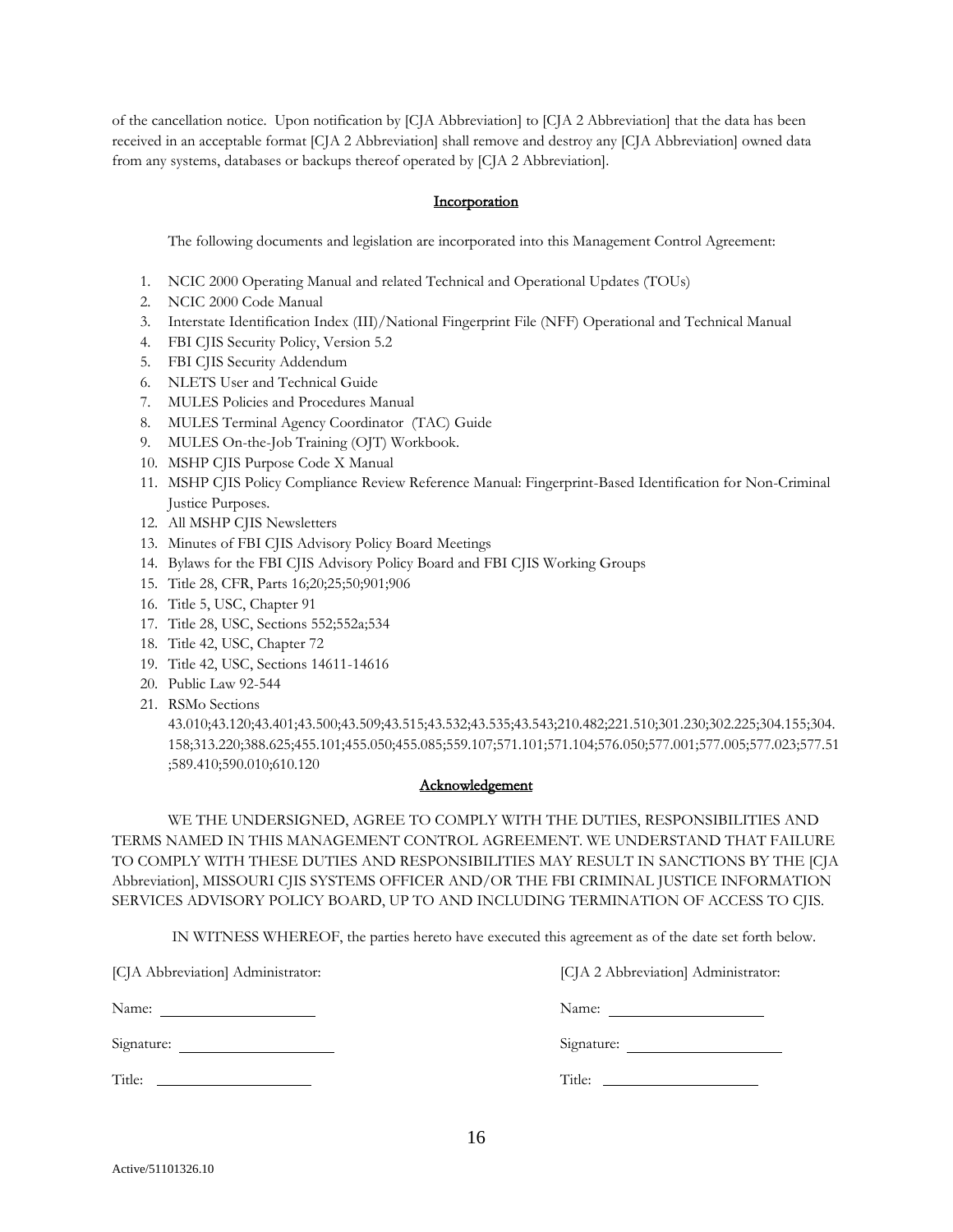Date: Date: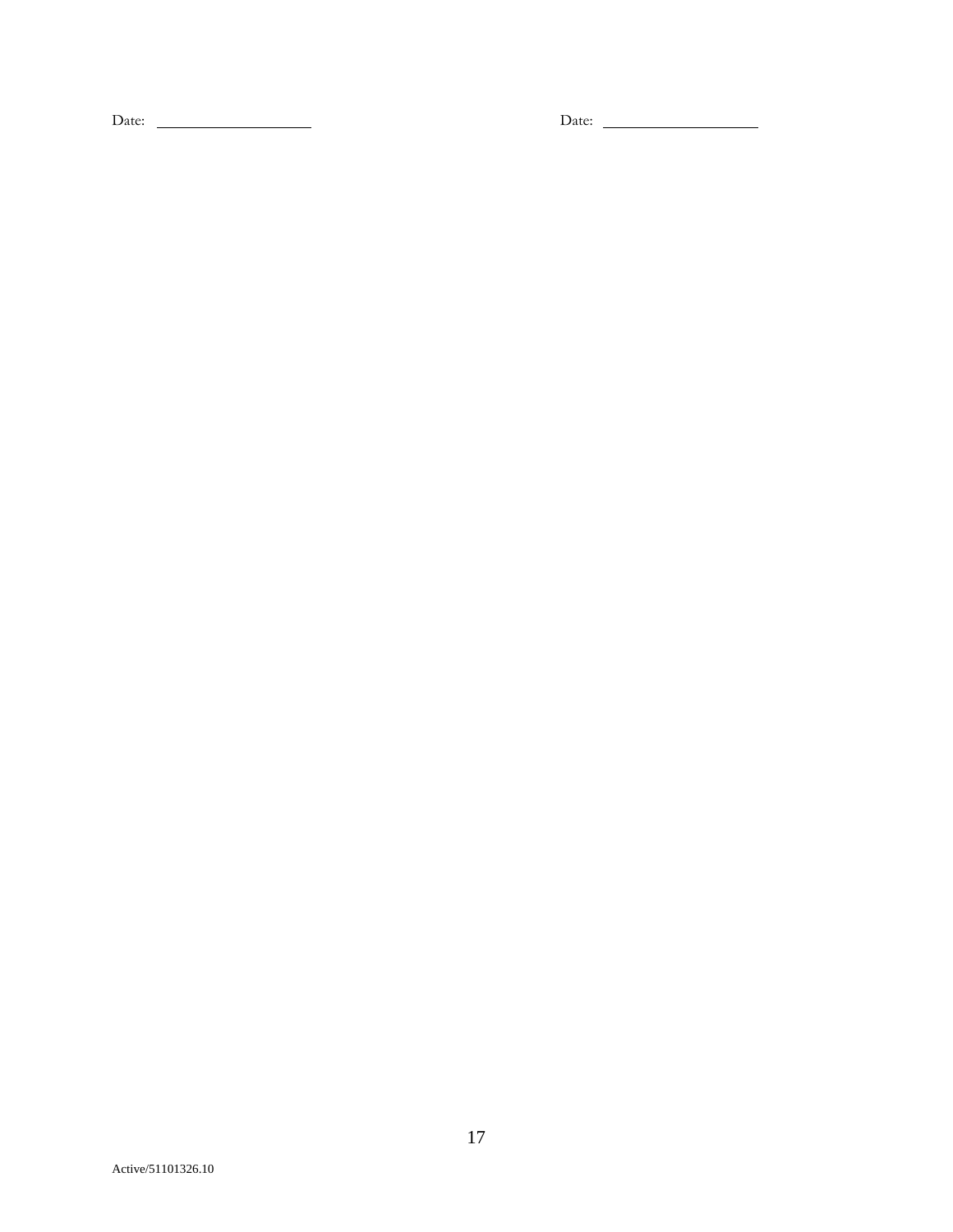# MANAGEMENT CONTROL AGREEMENT

### Between the

## [Criminal Justice Agency]

## And the

### [Contracted Non-Criminal Justice Entity]

This Management Control Agreement is made and entered into this \_\_\_\_ th day of \_\_\_\_\_\_\_\_, \_\_\_\_\_\_ By and between [Criminal Justice Agency] hereinafter referred to as [CJA Abbreviation] and the [Contracted Non-Criminal Justice Entity] hereinafter referred to as [NCJA Abbreviation] (if applicable).

### **DEFINITIONS**

(Criminal Justice Agencies should use this section to identify their agency as a criminal justice agency citing the authority under which the agency was created and what criminal justice duties their agency performs. Additionally this section should identify the contracted non-criminal justice entity any applicable establishing statutes or ordinances that may apply to the Non-Criminal Justice Agency. An example of this is as follows:)

[NCJA Abbreviation] was established and governed as a \_\_\_\_\_\_\_\_\_\_\_\_\_\_\_\_\_ pursuant to \_\_\_\_\_\_\_\_\_\_\_\_\_\_\_\_\_\_\_\_.

For the purposes of Management Control and applicable security addendums, the [CJA Abbreviation] is recognized as a Criminal Justice Agency (CJA) and [NCJA Abbreviation] is recognized as a Non-Criminal Justice Agency (NCJA) as defined in FBI CJIS Security Policy.

For the purposes of data control, security and protection and this agreement the [CJA Abbreviation] defines all data provided to or processed by [NCJA Abbreviation] on behalf of the [CJA Abbreviation] to be considered Criminal Justice Information (CJI) as defined by, and thus afforded the protections of FBI CJIS Security Policy, MULES Policy and [CJA Abbreviation] polices governing the handling, disclosure and control of the data.

### PURPOSE OF AGREEMENT

This agreement provides management control for [CJA Abbreviation], which serves as a criminal justice agency authorized under law to receive, process and store CJI. This management control ensures that any contracted work involving the processing, transmission , storage or sharing of CJI performed by [NCJA Abbreviation] on behalf of [CJA Abbreviation] shall remain under the strict management control of [CJA Abbreviation] according to the terms of this agreement and applicable state and federal policies.

### Duties of [CJA Abbreviation]

Under the terms of this agreement [CJA Abbreviation] shall have the authority to set, maintain and enforce the following duties and standards over and/or relating to the access to and control over all CJI and [CJA Abbreviation] provided/obtained or owned data and associated processing systems:

- e. The [CJA Abbreviation] shall provide management control over, and retain ownership of, any CJI requested by, entered by or received by any employee of [CJA Abbreviation] or employee of [NCJA Abbreviation] who receives criminal justice data on behalf of [CJA Abbreviation].
- f. Access to agency owned criminal justice data and CJIS systems by [NCJA Abbreviation]
- g. Policy governing the operation of computers, access devices, circuits, hubs, routers, firewalls, applications and other components that comprise and support a telecommunications network and related Criminal Justice and CJIS systems used to process, store, or transmit CJI or any other agency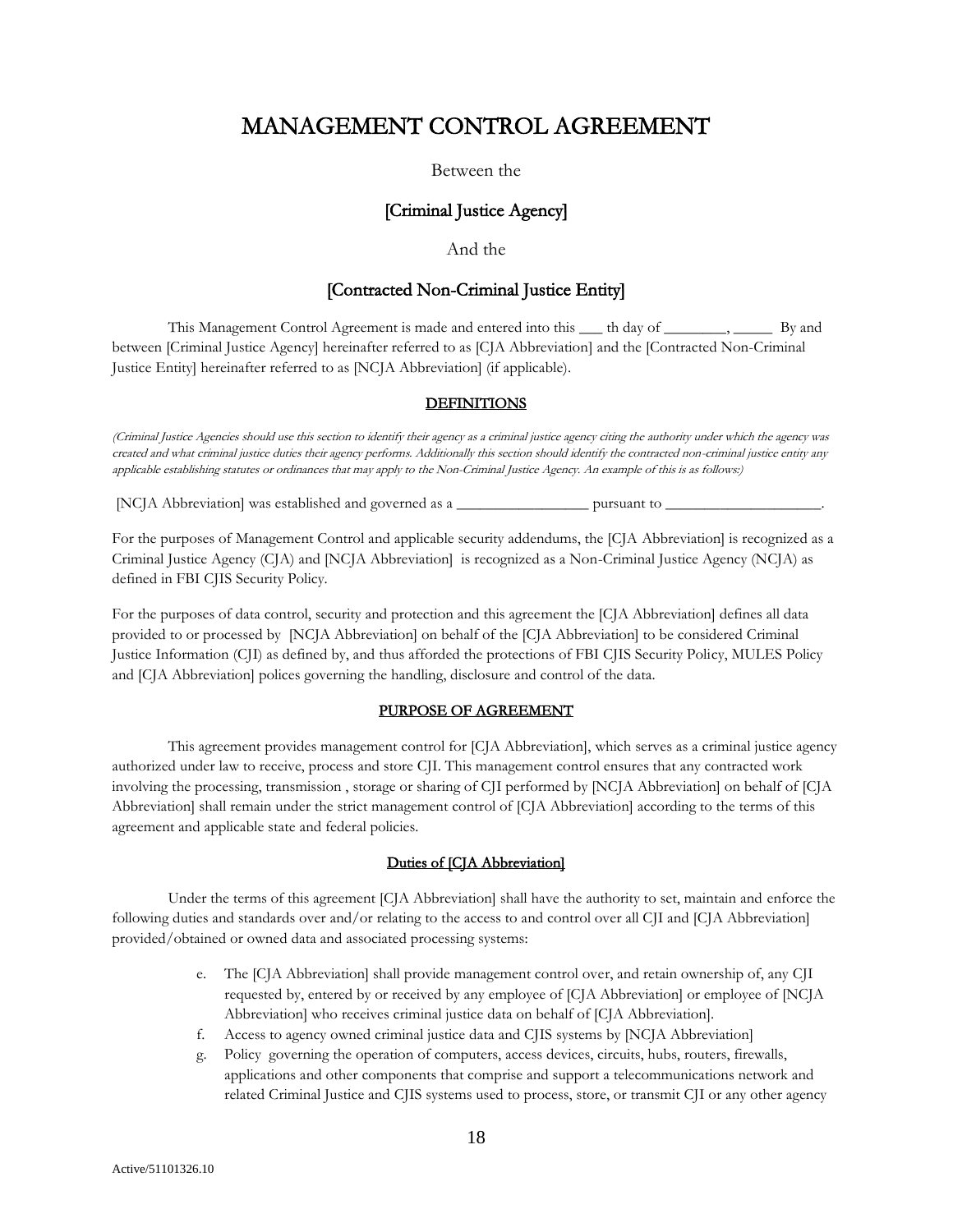owned data guaranteeing the priority, confidentiality, integrity and availability of service needed by the criminal justice community.

- h. [NCJA Abbreviation] compliance with all applicable federal, state and local laws, FBI CJIS Security Policy, Missouri State Highway Patrol (MSHP) MULES policy and local department policy as they relate to the contracted duties being performed by the [NCJA Abbreviation] on behalf of [CJA Abbreviation].
- i. Standards for the selection, supervision and separation of [NCJA Abbreviation] personnel, contractors, visitors or others who may have access to [CJA Abbreviation] data, CJIS Systems or other CJI.

### Duties of [NCJA Abbreviation]

As a NCJA contracted organization, [NCJA Abbreviation] may only perform those functions explicitly delegated to [NCJA Abbreviation] by [CJA Abbreviation] in writing as a part of the contract to perform these duties, this agreement or another fully executed agreement between these two parties. Additionally, [NCJA Abbreviation] may only provide access to CJIS Systems and criminal justice data under the management control of the [CJA Abbreviation] as permitted under this agreement, applicable federal and state law, FBI CJIS Security Policy, MULES policy and any other applicable agreements or contracts executed between both parties of this agreement.

### **CJIS Connectivity**

The type of electronic equipment used by [NCJA Abbreviation] shall be compatible with the standards set forth in the FBI CJIS Security Policy and shall meet with the approval of the MSHP Information Security Officer (ISO) and the [CJA Abbreviation] Local Agency Security Officer (LASO). The use of any CJIS interfaces or connections operated on behalf of [CJA Abbreviation] shall be limited to law enforcement/criminal justice purposes and entities with whom [CJA Abbreviation] have a current agency agreement on file with the MSHP Security Unit. [NCJA Abbreviation] must receive written approval before granting any access to the CJIS interface/connection or data operated/maintained on behalf of [CJA Abbreviation] to any agency other than [CJA Abbreviation] or subunits thereof. All such interfaces or connections must also meet all FBI and MSHP CJIS technical specifications and security safeguards.

### Screening of [NCJA Abbreviation] Personnel and Contractors

All [NCJA Abbreviation] employees and contractors with either physical or logical access to CJI and/or unescorted access to terminals processing CJI must each sign an FBI CJIS Security Addendum and submit to a fingerprint-based background check pursuant to MSHP CJIS fingerprint policy. Fingerprints must be submitted to either the [CJA Abbreviation] or the MSHP CJIS Division for inclusion in the Missouri Centralized Vendor File within thirty (30) days of hire. All final determinations for [NCJA Abbreviation] employee or contractor access to CJI are at the sole discretion of the MSHP CJIS Systems Officer (CSO). Decisions to approve or deny access will be provided to the [NCJA Abbreviation] in writing. A list of authorized [NCJA Abbreviation] employees/contractors will be maintained by [C]A Abbreviation] or in the Missouri Centralized Vendor File.

#### **Dissemination**

Any [NCJA Abbreviation] employee or contractor who has access to or receives CJI shall only use the access and data for the purposes for which access was required and it will not be disseminated to any other party without explicit permission from the [CJA Abbreviation].

### Audit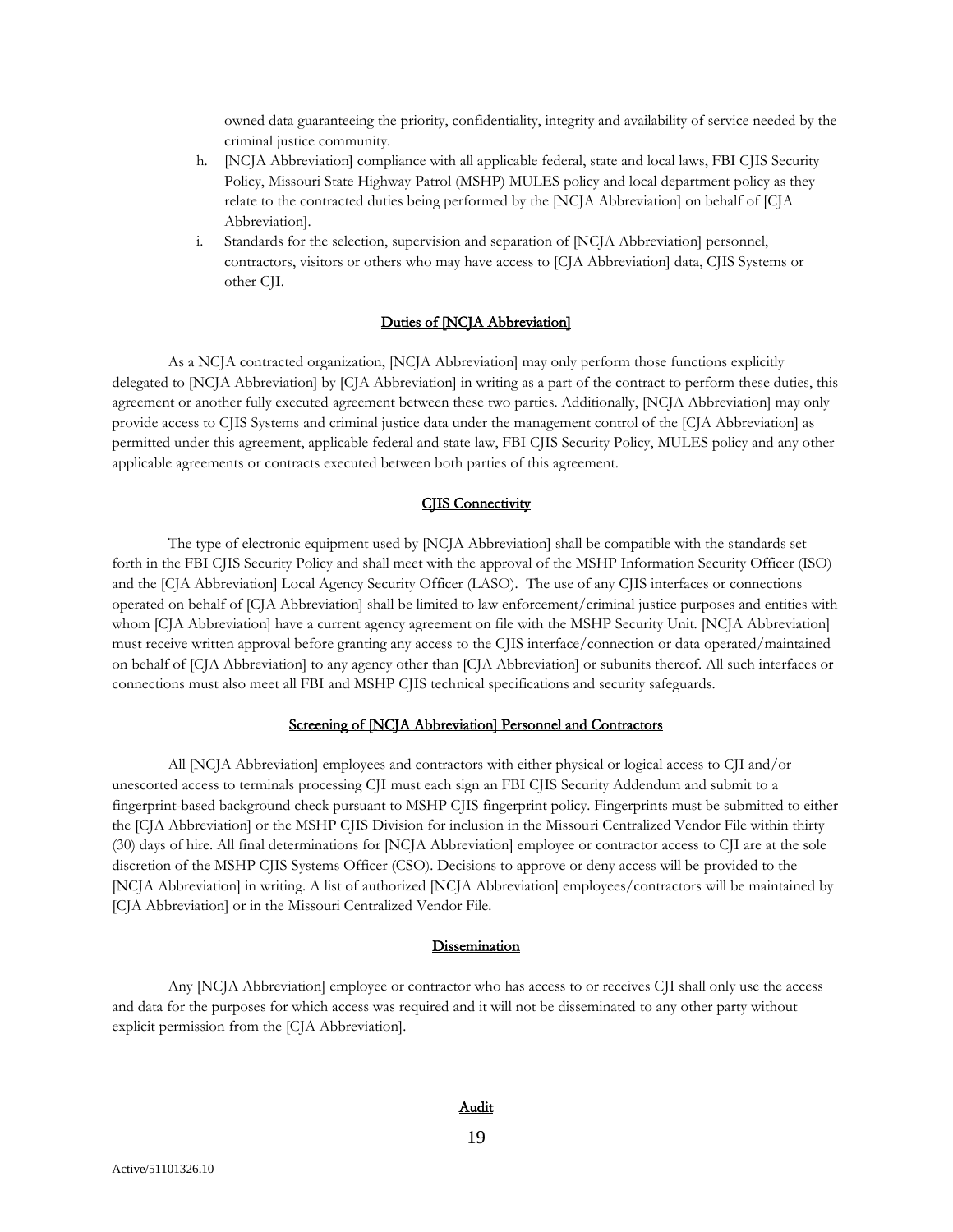[NCJA Abbreviation] computer equipment, facilities, policies and procedures as well as agency-owned data are subject to and shall be made available for Policy Compliance Reviews, Technical Security Audits and routine review by [CJA Abbreviation] staff, MSHP CJIS auditors or FBI CJIS auditors. [NCJA Abbreviation] must allow the aforementioned personnel necessary access to audit, implement and enforce security control as defined by FBI CJIS Security Policy.

### **Security**

[NCJA Abbreviation] agrees to limit access to CJI owned by [CJA Abbreviation] or furnished by MSHP or FBI CJIS in strict accordance with NCIC, NLETS, MULES, FBI CJIS Security and [CJA Abbreviation] policies and regulations. [NCJA Abbreviation] agrees to take full responsibility for the integrity of the CJI stored or processed by [NCJA Abbreviation] on behalf of [CJA Abbreviation]. [NCJA Abbreviation] shall not be held responsible for the misuse of CJI by non-[NCJA Abbreviation] personnel/contractors. All [NCJA Abbreviation] personnel or contractors with direct or indirect physical or logical access to CJI shall complete security awareness training pursuant to FBI CJIS Security Policy every two (2) years. [NCJA Abbreviation] is also responsible for implementing adequate physical security measures at their facilities to protect against any unauthorized personnel gaining access to computer systems, network equipment, storage devices or areas containing/processing CJI. [NCJA Abbreviation] must provide a complete copy of all [CJA Abbreviation] owned data upon written request in a mutually agreeable format within thirty (30) days of request to [CJA Abbreviation] to allow for the proper inspection and integrity assurance checks of the data. [NCJA Abbreviation] shall not provide any CJI commercially or extract any metadata for use by [NCJA Abbreviation] except within the official scope of duties performed on behalf of [CJA Abbreviation]. Additionally, all CJI data and backups thereof shall remain the property of and under the control of [CJA Abbreviation].

### Network Diagram

[NCJA Abbreviation] is responsible, based on FBI CJIS Security Policy, for providing a network diagram depicting the[NCJA Abbreviation] network configuration including the location of all computer equipment, connectivity to CJIS and [CJA Abbreviation] as well as the data flow within the [CJA Abbreviation] network. This network diagram must be updated whenever substantial changes occur or at least every three (3) years and submitted to the MSHP ISO for review and approval.

### Misuse

[CJA Abbreviation] agrees that any misuse of CJIS systems or CJI obtained by or stored on behalf of [CJA Abbreviation] by [NCJA Abbreviation] or [NCJA Abbreviation] personnel or contractors is a Class A Misdemeanor pursuant to 576.050 RSMo as well as a security incident and as such must be reported to [CJA Abbreviation] and to the MSHP CSO and ISO.

### Indemnification

To the extent the law permits, [NCJA Abbreviation] agrees to indemnify and hold harmless [CJA Abbreviation], and their officials and employees from and against any and all claims, demands, actions, suits and proceedings by others, against all liability to others, including but not limited to any liability for damages by reason of or arising out of any false arrest or imprisonment, or any loss, cost, expense and damages, resulting from unauthorized use, or out of, or involving any negligence on the part of [NCJA Abbreviation] or [NCJA Abbreviation] personnel or contractors in the exercise or use of this agreement.

Suspension of Service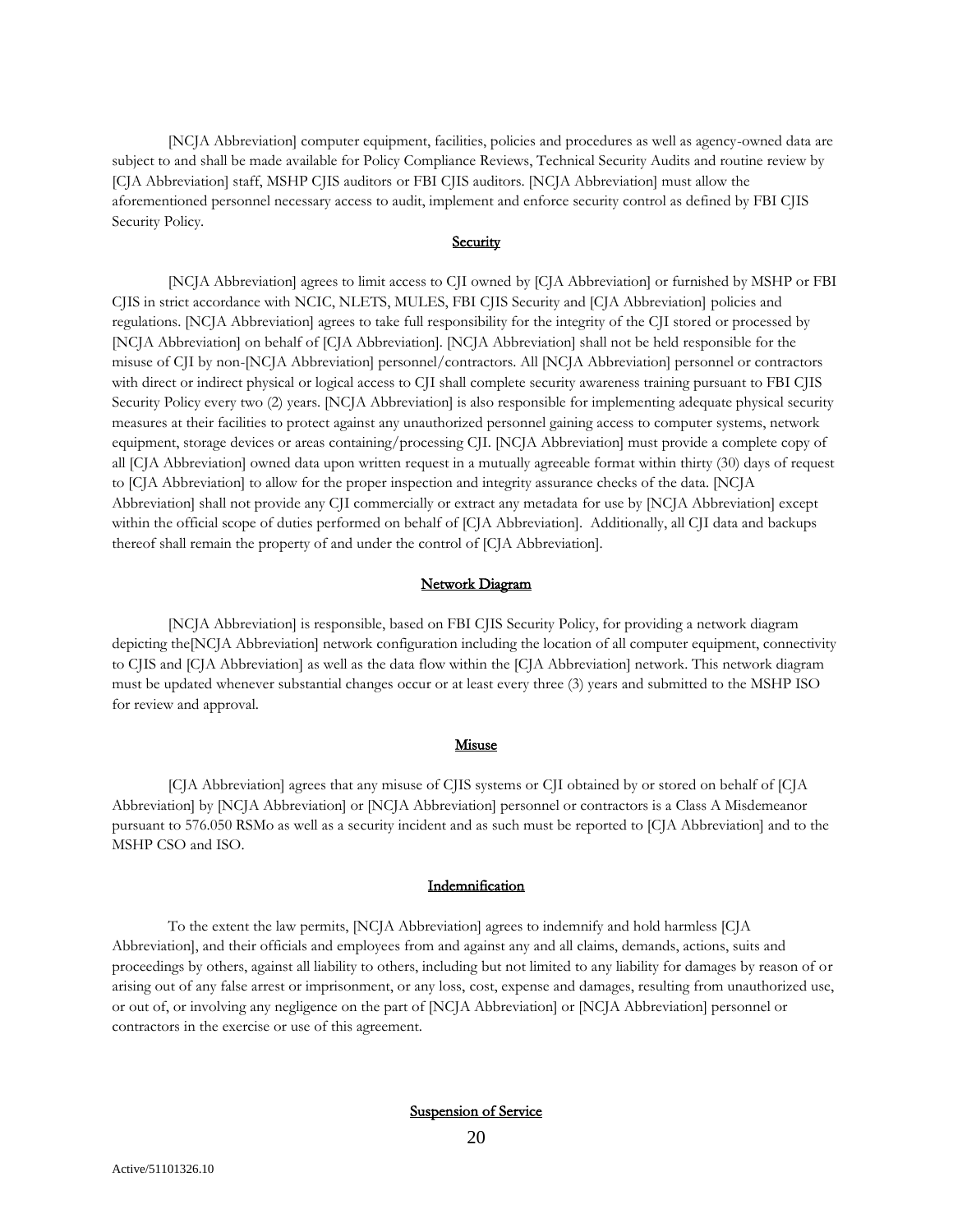[CJA Abbreviation] reserves the right to suspend all use of CJI owned by, or any CJIS connection operated on behalf of [CJA Abbreviation] when any terms of this agreement, or documents incorporated herein are violated by [NCJA Abbreviation] or [NCJA Abbreviation] employees or contractors. Prior to the suspension of connectivity/data use, [NCJA Abbreviation] shall be notified in writing by [CJA Abbreviation] of any alleged violations by [NCJA Abbreviation] of this agreement. [NCJA Abbreviation] shall then have five (5) business days to provide a written response to [CJA Abbreviation] regarding the notice of violation. If the alleged violation has been satisfactorily resolved use of the data and/or CJIS connections will not be suspended and [CJA Abbreviation] shall provide [NCJA Abbreviation] with written documentation of the fact. If the remediation or planned remediation of documented violations does not meet the terms of this agreement [CJA Abbreviation] will notify [NCJA Abbreviation] of a suspension date in writing. The suspension date will be no less than ten (10) business days from the date [CJA Abbreviation] notifies [NCJA Abbreviation] of the forthcoming suspension. After connectivity and use of the CJI has been suspended, [CJA Abbreviation] shall resume furnishing such access and information to [NCJA Abbreviation] upon receipt of satisfactory proof that such violations did not occur or that such violations have been fully corrected or eliminated. If satisfactory proof is not received by [CJA Abbreviation] within thirty (30) days following the suspension this agreement will be considered cancelled by [NCJA Abbreviation] for non-compliance and will invoke the cancellation section of this agreement.

### **Cancellation**

[CJA Abbreviation] or [NCJA Abbreviation] may cancel this agreement with or without cause upon thirty (30) days notice in writing to the other party. Upon cancellation any and all data/CJI owned by [CJA Abbreviation] shall be furnished to [CJA Abbreviation] by [NCJA Abbreviation] in a mutually agreeable format within (30) days of the receipt of the cancellation notice. Upon notification by [CJA Abbreviation] to [NCJA Abbreviation] that the data has been received in an acceptable format [NCJA Abbreviation] shall remove and destroy any [CJA Abbreviation] owned data from any systems, databases or backups thereof operated by [NCJA Abbreviation].

### **Incorporation**

The following documents and legislation are incorporated into this Management Control Agreement:

- 22. NCIC 2000 Operating Manual and related Technical and Operational Updates (TOUs)
- 23. NCIC 2000 Code Manual
- 24. Interstate Identification Index (III)/National Fingerprint File (NFF) Operational and Technical Manual
- 25. FBI CJIS Security Policy, Version 5.2
- 26. FBI CJIS Security Addendum
- 27. NLETS User and Technical Guide
- 28. MULES Policies and Procedures Manual
- 29. MULES Terminal Agency Coordinator (TAC) Guide
- 30. MULES On-the-Job Training (OJT) Workbook.
- 31. MSHP CJIS Purpose Code X Manual
- 32. All MSHP CJIS Newsletters
- 33. Title 28, CFR, Parts 16;20;25;50;901;906
- 34. Title 28, USC, Sections 552;552a;534
- 35. Title 42, USC, Chapter 72
- 36. Title 42, USC, Sections 14611-14616
- 37. RSMo Sections

43.010;43.120;43.401;43.500;43.509;43.515;43.532;43.535;43.543;210.482;221.510;301.230;302.225;304.155;304. 158;313.220;388.625;455.101;455.050;455.085;559.107;571.101;571.104;576.050;577.001;577.005;577.023;577.51 ;589.410;590.010;610.120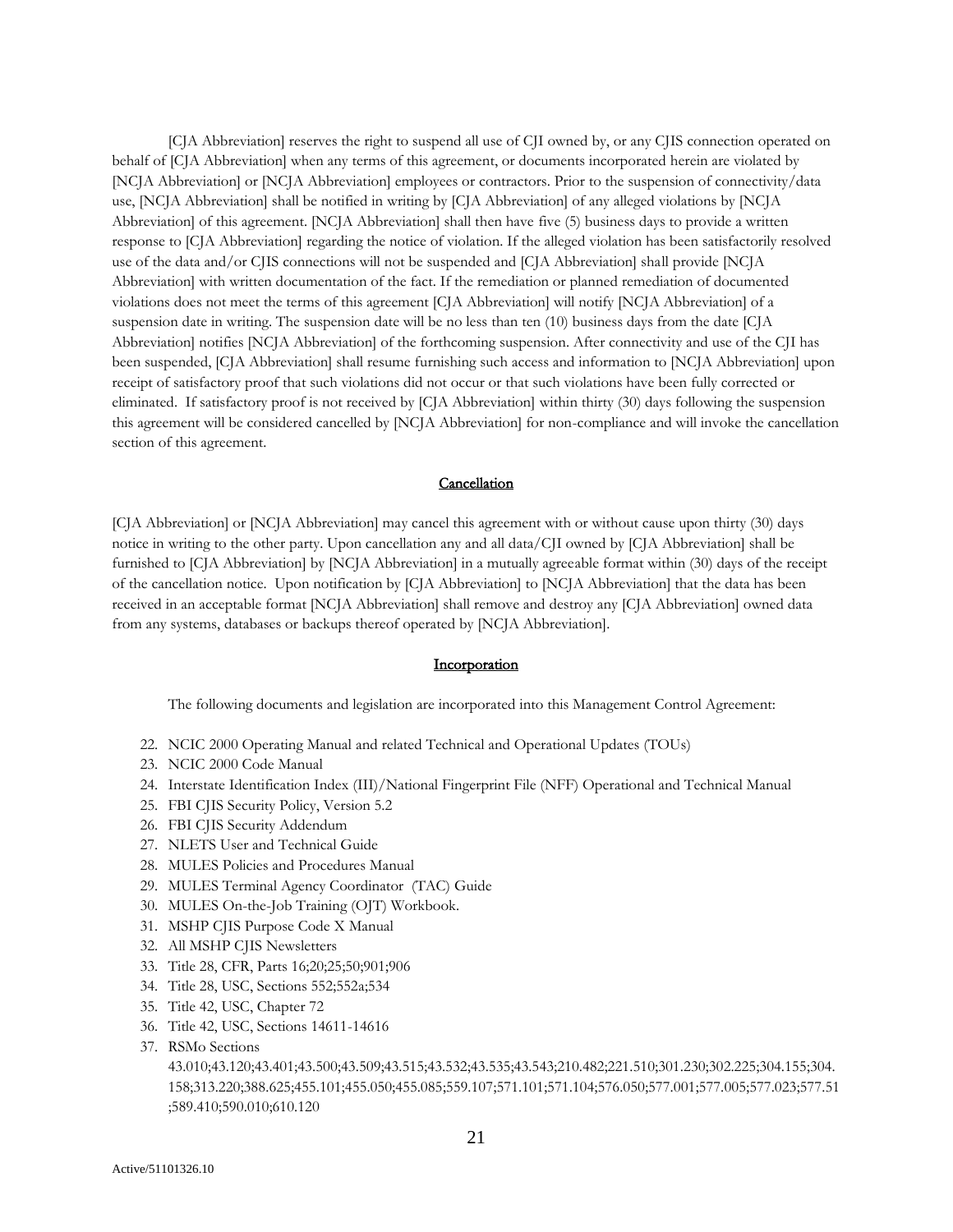### Acknowledgement

WE THE UNDERSIGNED, AGREE TO COMPLY WITH THE DUTIES, RESPONSIBLITIES AND TERMS NAMED IN THIS MANAGEMENT CONTROL AGREEMENT. WE UNDERSTAND THAT FAILURE TO COMPLY WITH THESE DUTIES AND RESPONSIBILITIES MAY RESULT IN SACTIONS BY THE [CJA Abbreviation], MISSOURI CJIS SYSTEMS OFFICER AND/OR THE FBI CRIMINAL JUSTICE INFORMATION SERVICES ADVISORY POLICY BOARD, UP TO AND INCLUDING TERMINATION OF ACCESS TO CJIS.

IN WITNESS WHEREOF, the parties hereto have executed this agreement as of the date set forth below.

| [CJA Abbreviation] Administrator:                                                                                                                                                                                                             | [NCJA Abbreviation] Administrator: |
|-----------------------------------------------------------------------------------------------------------------------------------------------------------------------------------------------------------------------------------------------|------------------------------------|
|                                                                                                                                                                                                                                               |                                    |
| Signature:                                                                                                                                                                                                                                    | Signature:                         |
|                                                                                                                                                                                                                                               |                                    |
| Date:<br><u> 1989 - Johann Harry Harry Harry Harry Harry Harry Harry Harry Harry Harry Harry Harry Harry Harry Harry Harry Harry Harry Harry Harry Harry Harry Harry Harry Harry Harry Harry Harry Harry Harry Harry Harry Harry Harry Ha</u> |                                    |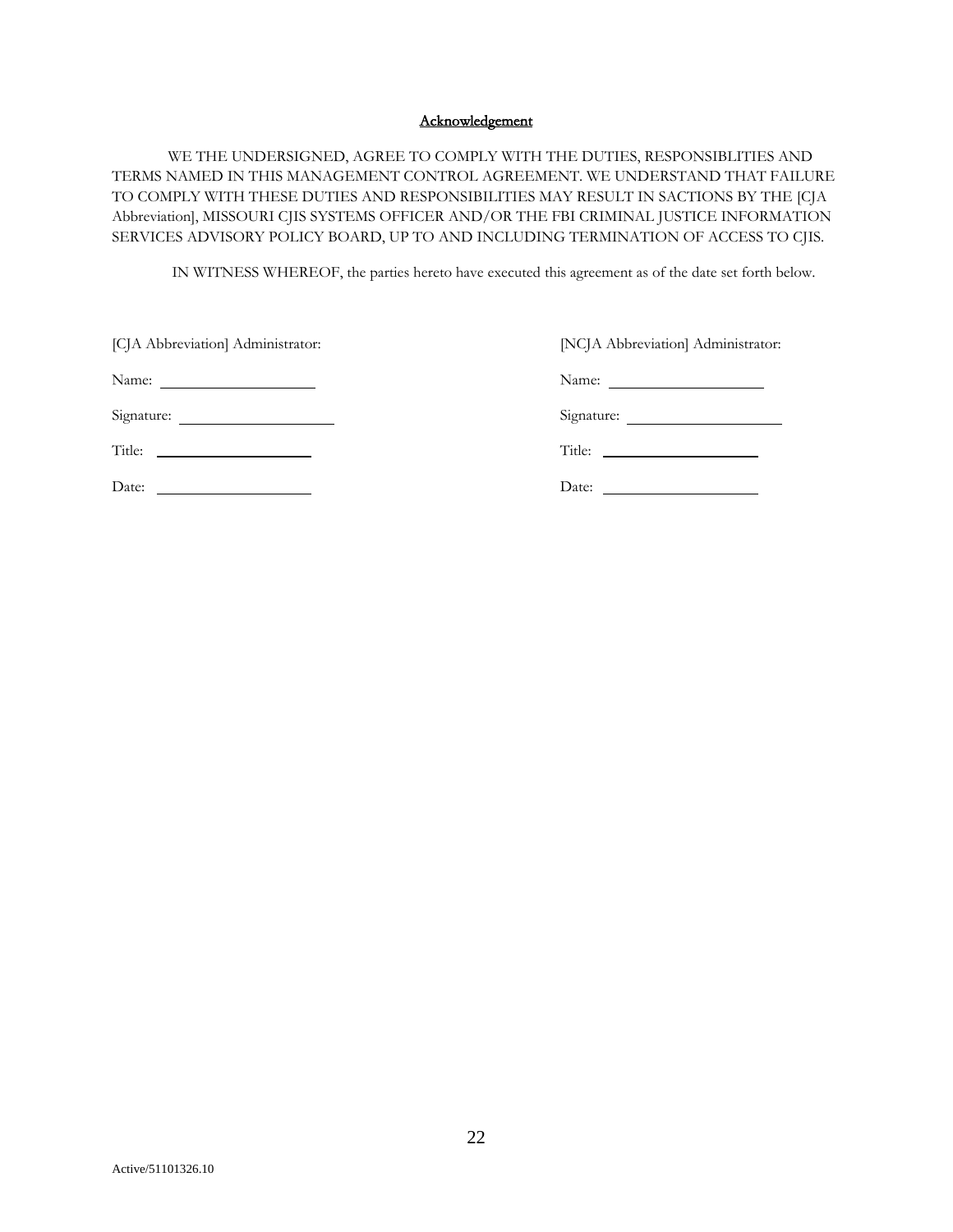# **Business Associate Agreement**

This Business Associate Agreement ("Agreement") is entered into this \_\_\_\_\_\_ day of , 202, by  $($  "Covered Entity") and \_\_\_\_\_\_\_\_\_\_\_\_\_\_\_\_\_\_\_\_\_\_\_\_ ("Business Associate").

## **Recitals**

**Whereas**, Business Associate furnishes services to Covered Entity as described in Section 3.1 of this Agreement.

**Whereas**, Covered Entity is a covered entity under the Health Insurance Portability and Accountability Act of 1996 ("HIPAA") and, as such, must comply with the Administrative Simplification Provisions of HIPAA, including the Privacy Rule and the Security Rule, and the Health Information Technology for Economic and Clinical Health Act (the "HITECH Act").

**Whereas**, HIPAA requires Covered Entity contract with Business Associate to mandate certain protections for the privacy and security of Protected Health Information.

**Whereas**, Covered Entity and Business Associate intend for this Agreement to satisfy the requirements of HIPAA and the HITECH Act that specify that the Privacy Rule and the Security Rule be incorporated into business associate agreements.

**Whereas**, Covered Entity and Business Associate mutually agree to comply with the requirements of the implementing regulations at 45 Code of Federal Regulations ("C.F.R.") Parts 160-64 for the Administrative Simplification provisions of Title II, Subtitle F of HIPAA.

**Now, therefore**, in consideration of the foregoing, and for other good and valuable consideration, the receipt and adequacy of which is hereby acknowledged, the parties agree as follows:

## ARTICLE I. DEFINITIONS

1.1 **Catch-all Definition**. Terms used in this Agreement but not otherwise defined in this Agreement shall have the same meaning as those terms in the Privacy Rule, the Security Rule, and the HITECH Act.

1.2 **Definitions.** The terms "Electronic Protected Health Information" and "Protected Health Information" have the meanings set out in 45 C.F.R. § 160.103. The term "Unsecured Protected Health Information" has the meaning set forth at 45 C.F.R. § 164.402. The term "Required by Law" has the meaning set out in 45 C.F.R. § 164.103. The term "Treatment" has the meaning set out in 45 C.F.R. § 164.501. The term "Authorization" has the meaning set out in 45 C.F.R. § 164.508. Designated Record Set will have the meaning set out at 45 C.F.R.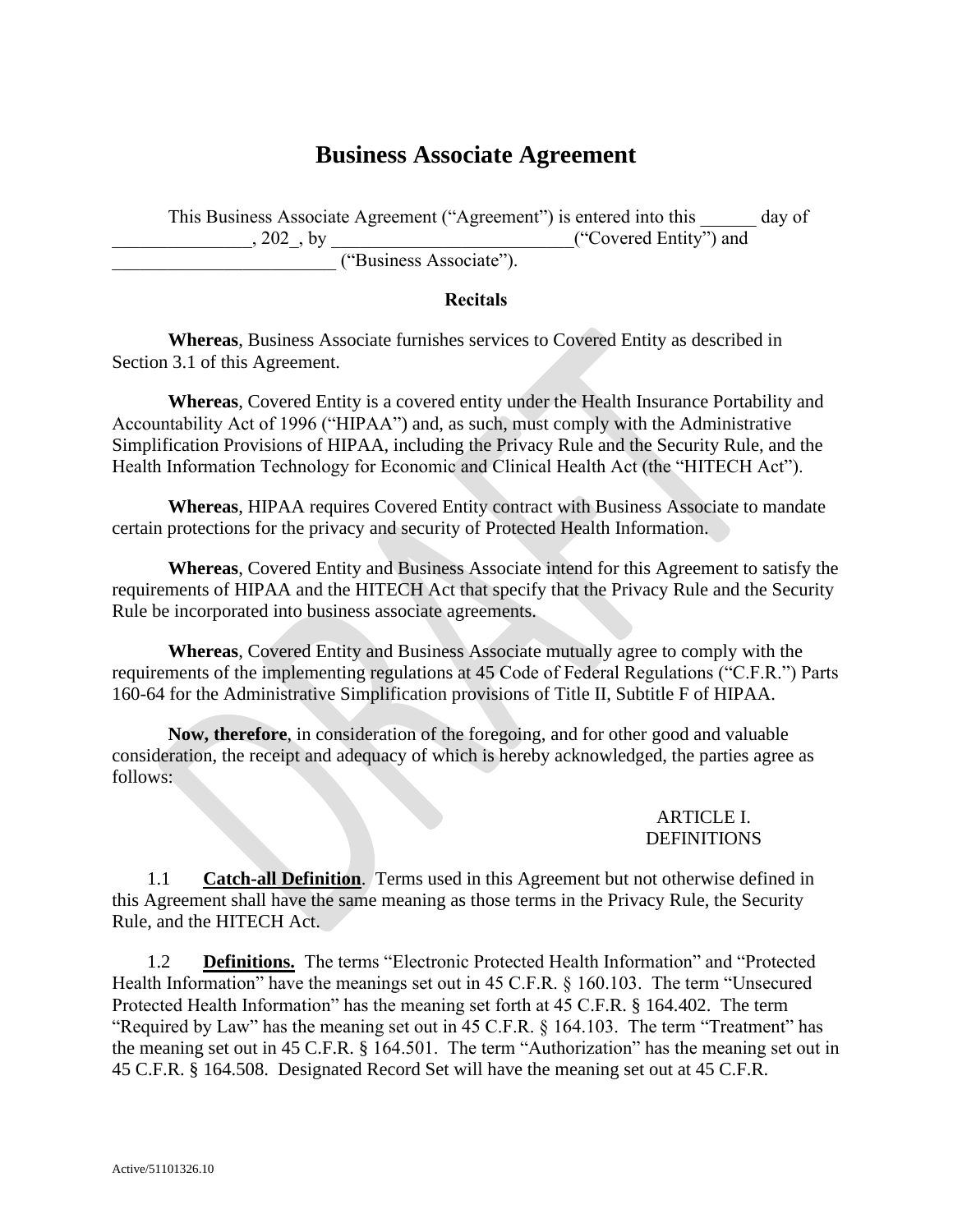§ 164.501. The term "Subcontractor" has the meaning set out in 45 C.F.R. § 160.103. The term "Breach" will have the meaning set out at 45 C.F.R. § 164.402.

## ARTICLE II.

# OBLIGATIONS AND ACTIVITIES OF BUSINESS ASSOCIATE

2.1 **Use and Disclosure of Protected Health Information**. Business Associate agrees not to use or disclose Protected Health Information other than as permitted or required by this Agreement or as Required by Law. Business Associate further agrees not to use or disclose Protected Health Information in any manner that would constitute a violation of the Privacy Rule or the HITECH Act if so used or disclosed by Covered Entity. Business Associate agrees to use Protected Health Information solely for Covered Entity's benefit and only for the purpose of performing services for Covered Entity as such services are defined in Section 3.1 of this Agreement, and as necessary to comply with Section 3.1 of this Agreement. Business Associate further agrees that Covered Entity shall retain all rights in Protected Health Information not granted herein.

2.2 **Reasonable and Appropriate Safeguards**. Business Associate will implement administrative, physical and technical safeguards (including written policies and procedures) that reasonably and appropriately protect the confidentiality, integrity, and availability of Protected Health Information that it creates, receives, maintains, or transmits on behalf of Covered Entity as required by the Security Rule.

2.3 **Mitigation of Harmful Effects**. Business Associate agrees to mitigate, to the extent practicable, any harmful effect that is known to Business Associate of a use or disclosure of Protected Health Information by Business Associate in violation of this Agreement.

2.4 **Reporting of Violations**. Business Associate agrees to report to Covered Entity any known access, use, or disclosure of Protected Health Information that is not authorized by this Agreement and/or any Security Incident of which it becomes aware, as well as any Breach of Unsecured Protected Health Information of which it becomes aware, without unreasonable delay, and in no case later than ten (10) calendar days after discovery. Business Associate further agrees to notify Covered Entity of any suspected access, use, or disclosure of data in violation of any applicable federal or state laws or regulations without unreasonable delay, and in no case later than thirty (30) calendar days after discovery. Business Associate agrees to make any such reports to Covered Entity in writing. In the event of a Breach, if a delay is requested by law enforcement, Business Associate may delay notifying Covered Entity for the applicable timeframe. At the request of Covered Entity, Business Associate agrees to identify the date of the Security Incident, the scope of the Security Incident, Business Associate's response to the Security Incident, and the identification of the party responsible for causing the Security Incident, if known. Business Associate also agrees to provide Covered Entity with sufficient information to permit Covered Entity to comply with Breach notification requirements.

Business Associate shall also comply with Missouri law, as applicable.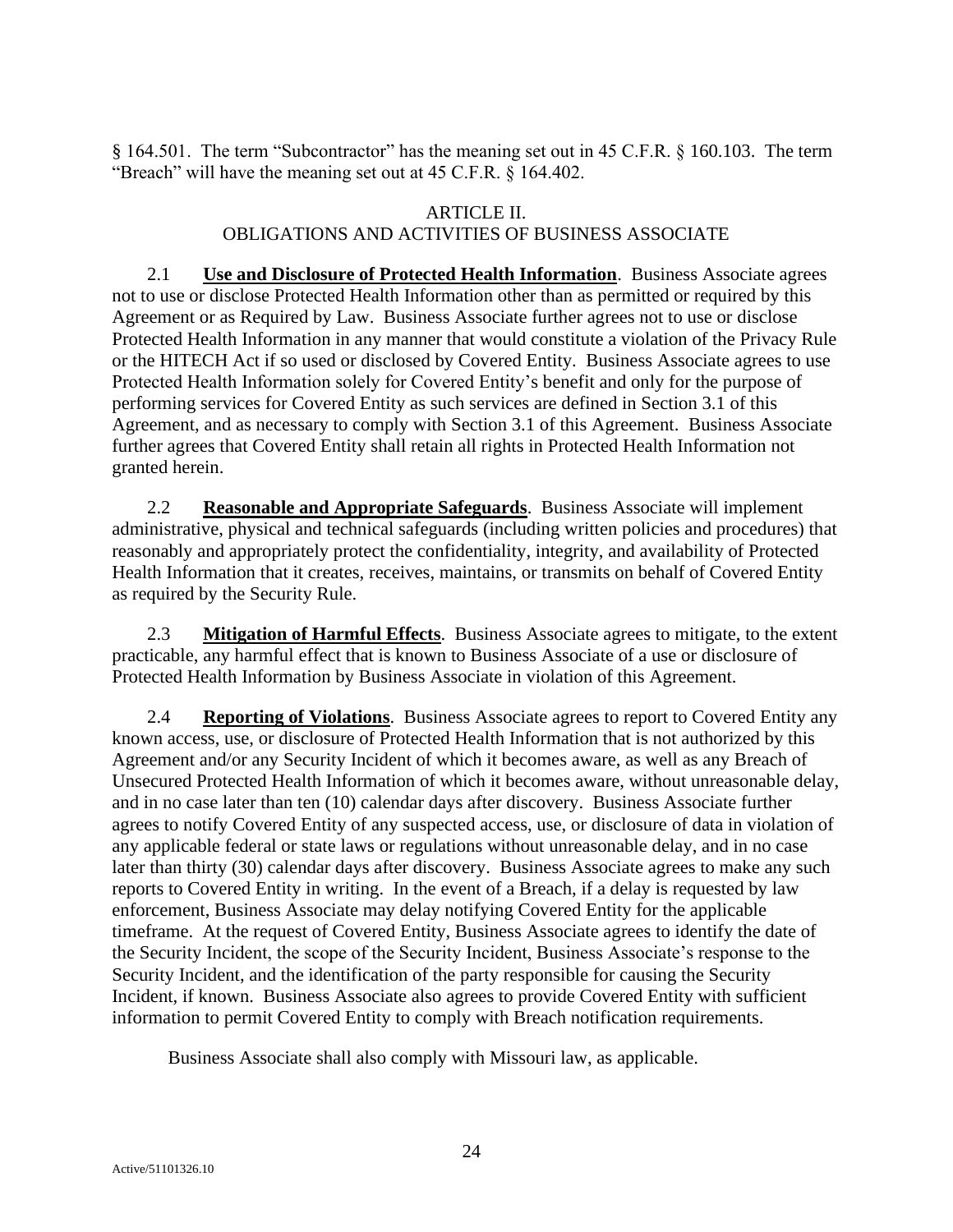2.5 **Breach Pattern or Practice by Business Associate**. Business Associate agrees that if Business Associate knows of a pattern of activity or practice of Business Associate that constitutes a material breach of Business Associate's obligations under this Agreement, Business Associate must take reasonable steps to cure the breach or end the violation. Business Associate agrees that if the steps are unsuccessful, Business Associate must terminate this Agreement, or if termination is not feasible, report the problem to the Secretary.

2.6 **Third Party Agreements**. Pursuant to 45 CFR §§ 164.502(e) and 164.308(b), Business Associate agrees to ensure that any agent, including a subcontractor, to whom it provides Protected Health Information created, received, transmitted, or maintained by Business Associate on behalf of Covered Entity agrees in writing in a business associate agreement to the same restrictions and conditions that apply through this Agreement to Business Associate with respect to such information.

<span id="page-24-1"></span>2.7 **Availability of Books and Records**. Business Associate agrees to make Protected Health Information and internal practices, books, records, including policies and procedures relating to the use and disclosure of Protected Health Information received from, or created or received by Business Associate on behalf of, Covered Entity available to Covered Entity or to the Secretary, within twenty (20) days or as designated by the Secretary, for purposes of the Secretary determining Covered Entity's compliance with the Privacy Rule.

2.8 **Access**. Business Associate agrees to provide access, at the request of Covered Entity, within twenty (20) days of such request, to Protected Health Information in a Designated Record Set to Covered Entity or, as directed by Covered Entity, to an Individual or an Individual's designee, in order to meet the requirements under 45 CFR § 164.524.

2.9 **Amendment**. Business Associate agrees to make any amendments to Protected Health Information in a Designated Record Set that Covered Entity directs or agrees to pursuant to 45 CFR § 164.526 at the request of Covered Entity or an Individual, and to take other measures as necessary to satisfy Covered Entity's obligations under 45 CFR § 164.526, within thirty (30) days of the request.

<span id="page-24-0"></span>2.10 **Documentation of Disclosures**. Business Associate agrees to document such disclosures of Protected Health Information and information related to such disclosures as would be required for Covered Entity to respond to a request by an Individual for an accounting of disclosures of Protected Health Information in accordance with 45 CFR § 164.528. Business Associate further agrees to implement a process that allows for an accounting to be collected and maintained by Business Associate and its agents or subcontractors for at least six (6) years prior to the request. At a minimum, the information collected and maintained shall include:

2.10.1. The date of the disclosure;

2.10.2. The name of the entity or person who received Protected Health Information and, if known, the address of the entity or person;

2.10.3. A brief description of Protected Health Information disclosed; and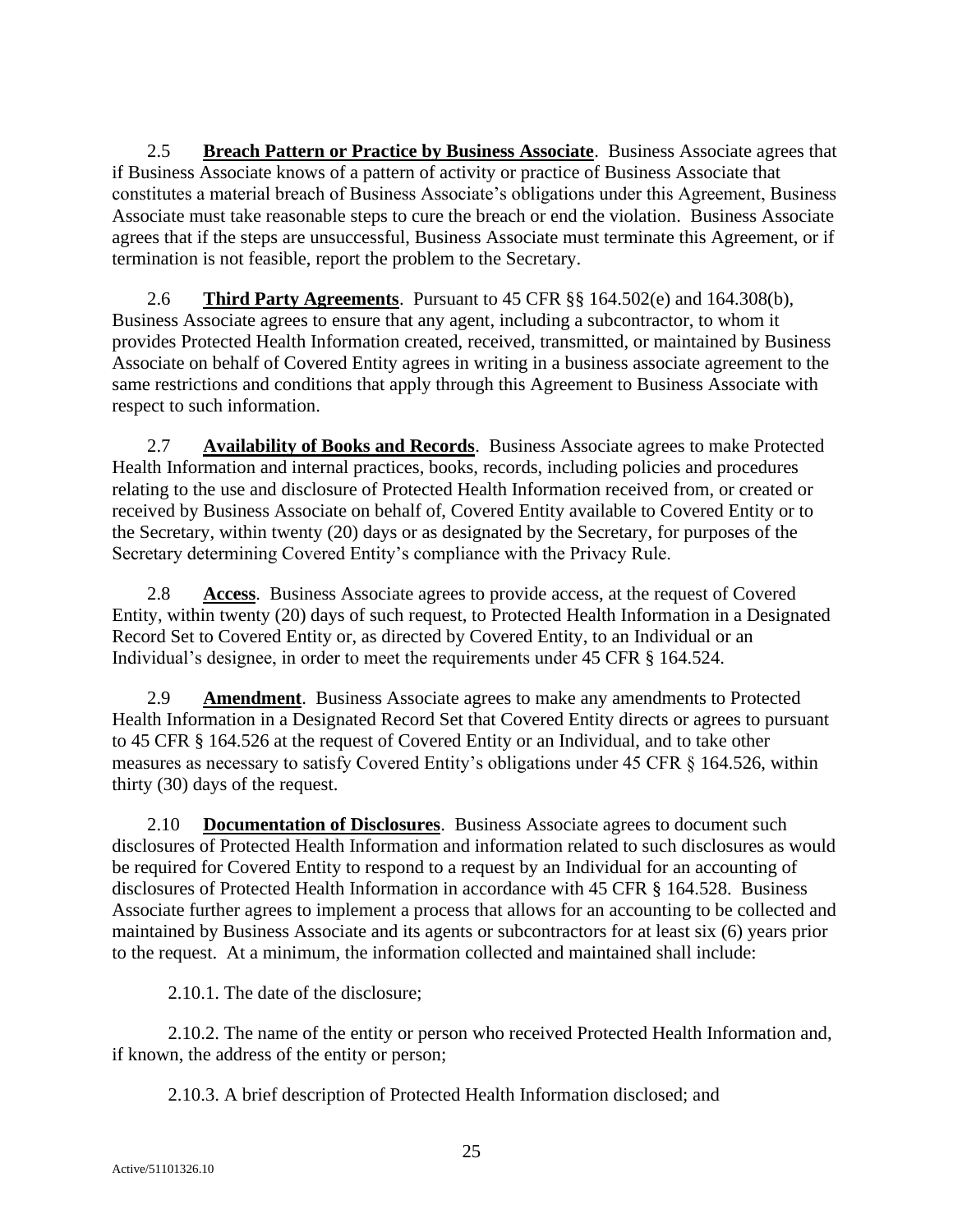2.10.4. A brief statement of purpose of the disclosure that reasonably informs the Individual of the basis for the disclosure, or a copy of the Individual's authorization, or a copy of the written request for disclosure.

2.11 **Accounting of Disclosures**. Business Associate agrees to provide to Covered Entity or an Individual, within twenty (20) days, information collected in accordance with Section [2.10](#page-24-0) of this Agreement, to permit Covered Entity to respond to a request by an Individual for an accounting of disclosures of Protected Health Information in accordance with 45 CFR § 164.528 and the HITECH Act, as determined by Covered Entity. Business Associate agrees that such accounting obligations shall survive termination of this Agreement and shall continue as long as Business Associate maintains Protected Health Information.

2.12 **Requests for Accounting**. In the event that a request for accounting is delivered directly to Business Associate or its agents or subcontractors, Business Associate agrees to forward the request to Covered Entity in writing within five (5) days.

2.13 **Minimum Necessary**. Business Associate agrees to request, use, and disclose only the minimum amount of Protected Health Information necessary to accomplish the purpose of the request, use, or disclosure.

# ARTICLE III. PERMITTED USES AND DISCLOSURES BY BUSINESS ASSOCIATE

**3.1 General Use and Disclosure**. Except as otherwise limited by this Agreement, Business Associate may use or disclose Protected Health Information on behalf of, or to provide services to, Covered Entity for the purposes of \_\_\_\_\_\_\_\_\_\_\_\_\_\_\_\_\_\_\_\_\_\_\_. Further, Business Associate is only permitted to use and disclose Protected Health Information, whether in paper form or in electronic form, that it creates or receives on the Company's behalf or receives from the Company (or another business associate of the Company) and to request Protected Health Information on the Company's behalf (collectively, "the Company's Protected Health Information") as follows:

(a) **Functions and Activities on the Company's Behalf.** To perform functions, activities, services, and operations on behalf of the Company as specified in the Agreement.

(b) **Business Associate's Operations.** For Business Associate's proper management and administration or to carry out Business Associate's legal responsibilities, provided that, with respect to disclosure of the Company's Protected Health Information, either:

- **(i)** The disclosure is Required by Law; or
- **(ii)** Business Associate obtains reasonable assurance, evidenced by written contract, from any third party person or entity to which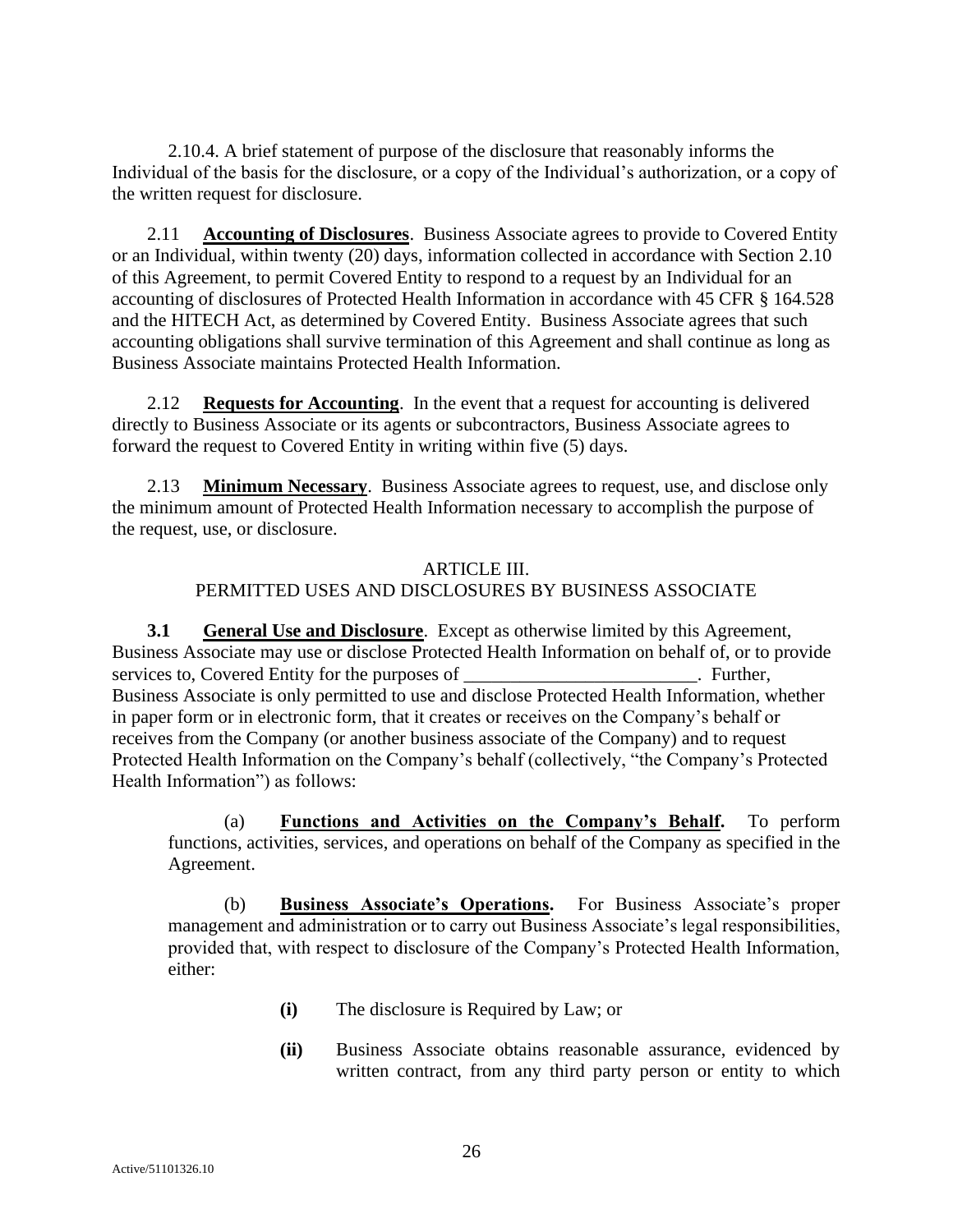Business Associate will disclose the Company's Protected Health Information that the person or entity will:

- **(A)** Hold the Company's Protected Health Information in confidence and use or further disclose the Company's Protected Health Information only for the purpose for which Business Associate disclosed the Company's Protected Health Information to the person or entity or as Required by Law; and
- **(B)** Promptly notify Business Associate (who will in turn notify the Company in accordance with this Agreement) (Privacy/Security Breach Investigation and Reporting) of this Agreement) of any instance of which the person or entity becomes aware in which the confidentiality of the Company's Protected Health Information was breached.

(c) **Data Aggregation**. In accordance with 45 CFR  $164.504(e)(2)(i)(B)$ , Business Associate may use PHI to provide data aggregation services if and only to the extent such data aggregation is necessary for Business Associate to carry out the functions, activities, services, and operations on behalf of the Company as specified in the Agreement.

(d) **Minimum Necessary.** Business Associate will, in its performance of the functions, activities, services, and operations specified above (Permitted Uses and Disclosures) above, make reasonable efforts to use, to disclose, and to request of the Company only the minimum amount of the Company's Protected Health Information reasonably necessary to accomplish the intended purpose of the use, disclosure or request, except that Business Associate will not be obligated to comply with this minimum necessary limitation with respect to:

**(i)** Disclosure to or request by a health care provider for Treatment;

**(ii)** Use for or disclosure to an individual who is the subject of the Company's Protected Health Information, or that individual's personal representative;

**(iii)** Use or disclosure made pursuant to an Authorization that is signed by an individual who is the subject of the Company's Protected Health Information to be used or disclosed, or by that individual's personal representative;

**(iv)** Disclosure to the United States Department of Health and Human Services ("DHHS") in accordance herewith (Inspection of Internal Books, Practices and Records) of this Agreement;

**(v)** Use or disclosure that is Required by Law; or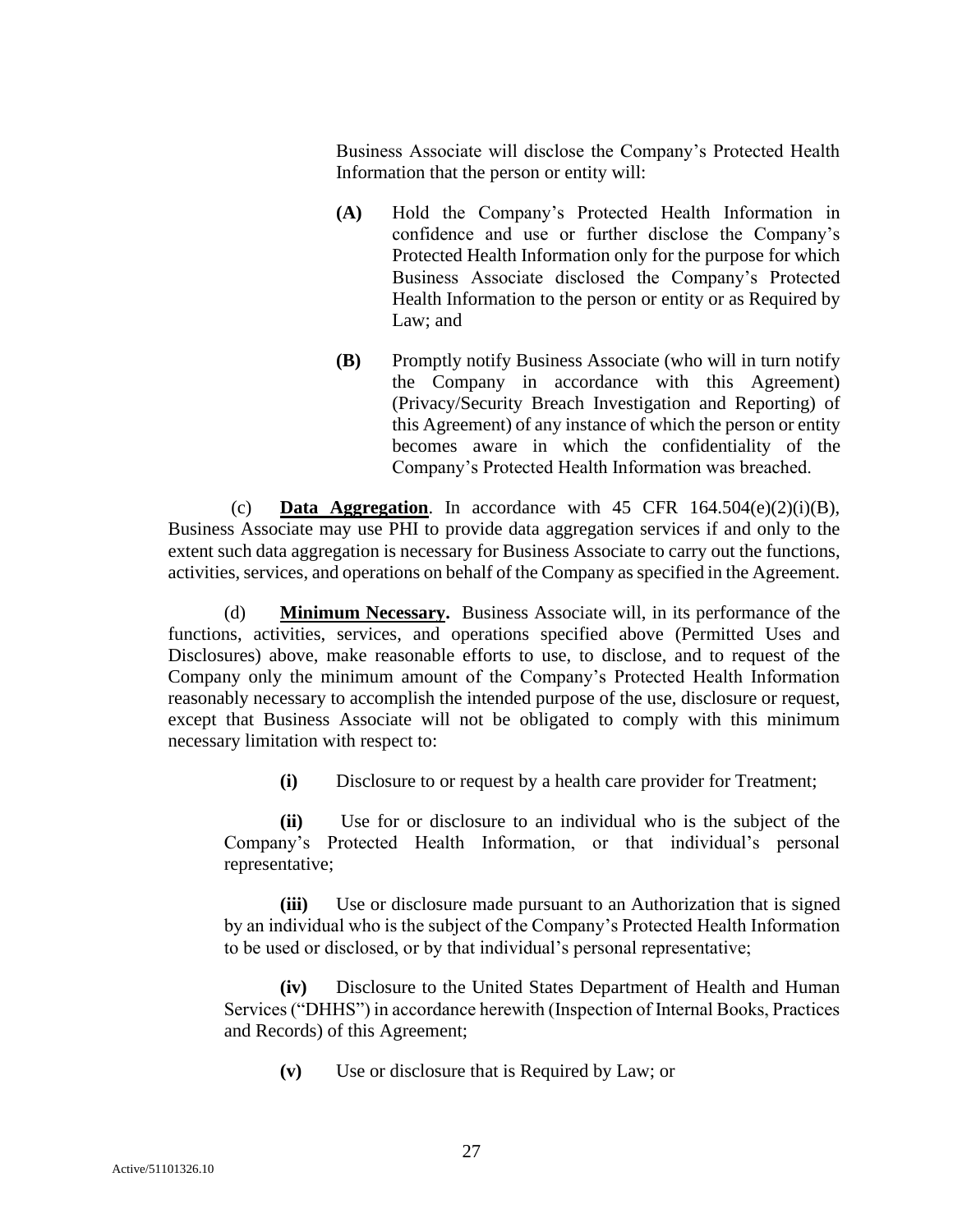**(vi)** Any other use or disclosure that is excepted from the minimum necessary limitation as specified in the Privacy Rule (as hereinafter defined).

(e) **Prohibition on Unauthorized Use or Disclosure.** Business Associate will neither use nor disclose the Company's Protected Health Information, except as permitted or required by this Agreement or in writing by the Company or as Required by Law. This Agreement does not authorize Business Associate to use or disclose the Company's Protected Health Information in a manner that would violate 45 C.F.R. Part 164, Subpart E "Privacy of Individually Identifiable Health Information" ("Privacy Rule") if done by the Company, except as set forth herein (Business Associates Operations) of this Agreement.

## **(f) Information Safeguards.**

**(i) Privacy of the Company's Protected Health Information**. Business Associate will develop, implement, maintain, and use appropriate administrative, technical, and physical safeguards to protect the privacy of the Company's Protected Health Information. The safeguards must reasonably protect the Company's Protected Health Information from any intentional or unintentional use or disclosure in violation of the Privacy Rule and limit incidental uses or disclosures made pursuant to a use or disclosure otherwise permitted by this Agreement**.**

**(ii) Security of the Company's Protected Health Information**. Business Associate will use reasonable and appropriate safeguards, and comply with Subpart C of 45 CFR Part 164 with respect to the Company's Electronic Health Information, to prevent use or disclosure of that Electronic Protected Health Information other than as provided for by the Agreement.

**(g) Subcontractors.** Business Associate will require any of its Subcontractors, to which Business Associate is permitted by this Agreement or in writing by the Company to disclose the Company's Protected Health Information, to agree, as evidenced by written contract, that such Subcontractor will comply with the same privacy and security safeguard obligations with respect to the Company's Protected Health Information that are applicable to Business Associate under this Agreement.

# ARTICLE IV. OBLIGATIONS OF COVERED ENTITY

4.1 **Notification of Limitations**. Covered Entity shall notify Business Associate of any limitation(s) in its notice of privacy practices in accordance with 45 CFR § 164.520, to the extent that such limitation may affect Business Associate's use or disclosure of Protected Health Information.

4.2 **Notification of Individual Authorization Revocations**. Covered Entity shall notify Business Associate of any changes in, or revocations of, permission by Individual to use or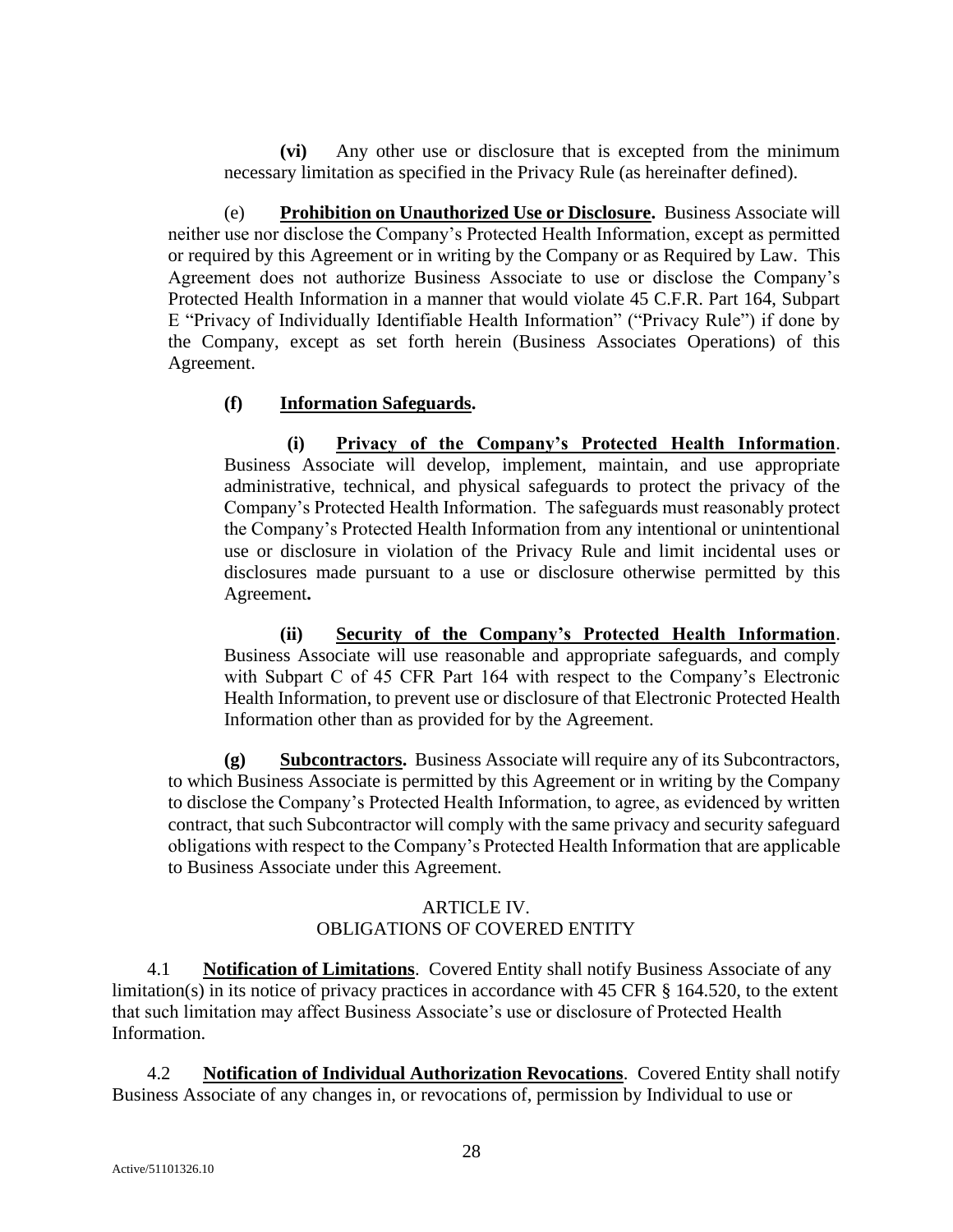disclose Protected Health Information, to the extent that such changes may affect Business Associate's use or disclosure of Protected Health Information.

4.3 **Notification of Restrictions**. Covered Entity shall notify Business Associate of any restriction to the use or disclosure of Protected Health Information that Covered Entity has agreed to, in accordance with 45 CFR § 164.522, to the extent that such restriction may affect Business Associate's use or disclosure of Protected Health Information.

4.4 **Permissible Protected Health Information Disclosures**. Covered Entity will not request Business Associate to use or disclose Protected Health Information in any manner that would not be permissible under the Privacy Rule if done by Covered Entity.

# ARTICLE V.

# INDIVIDUAL RIGHTS

**5.1 Access.** Business Associate will, within five (5) days following the Company's request, make available to the Company or, at the Company's direction, to an individual (or the individual's personal representative) for inspection and obtaining copies, the Company's Protected Health Information, in a Designated Record Set, about the individual that is in Business Associate's custody or control.

**5.2 Amendment.** Business Associate will, upon receipt of written notice from the Company, promptly amend, or permit the Company access to amend, any portion of the Company's Protected Health Information.

**5.3 Disclosure Accounting.** So that the Company may meet its disclosure accounting obligations under the Privacy Rule:

**(a) Disclosures Subject to Accounting.** Business Associate will record the information specified herein (Disclosure Information) below ("Disclosure Information") for each disclosure of the Company's Protected Health Information, not excepted from disclosure accounting as specified above (Disclosures Not Subject to Accounting) below, that Business Associate makes to the Company or to a third party.

**(b) Disclosures Not Subject to Accounting.** Business Associate will not be obligated to record Disclosure Information or otherwise account for disclosures of the Company's Protected Health Information that are expressly excluded from such disclosure accounting requirement as set forth at 45 C.F.R. § 164.528(a)(1).

**(c) Disclosure Information.** With respect to any disclosure by Business Associate of the Company's Protected Health Information that is not excepted from disclosure accounting herein (Disclosures Not Subject to Accounting) above, Business Associate will record the following Disclosure Information as applicable to the type of accountable disclosure made: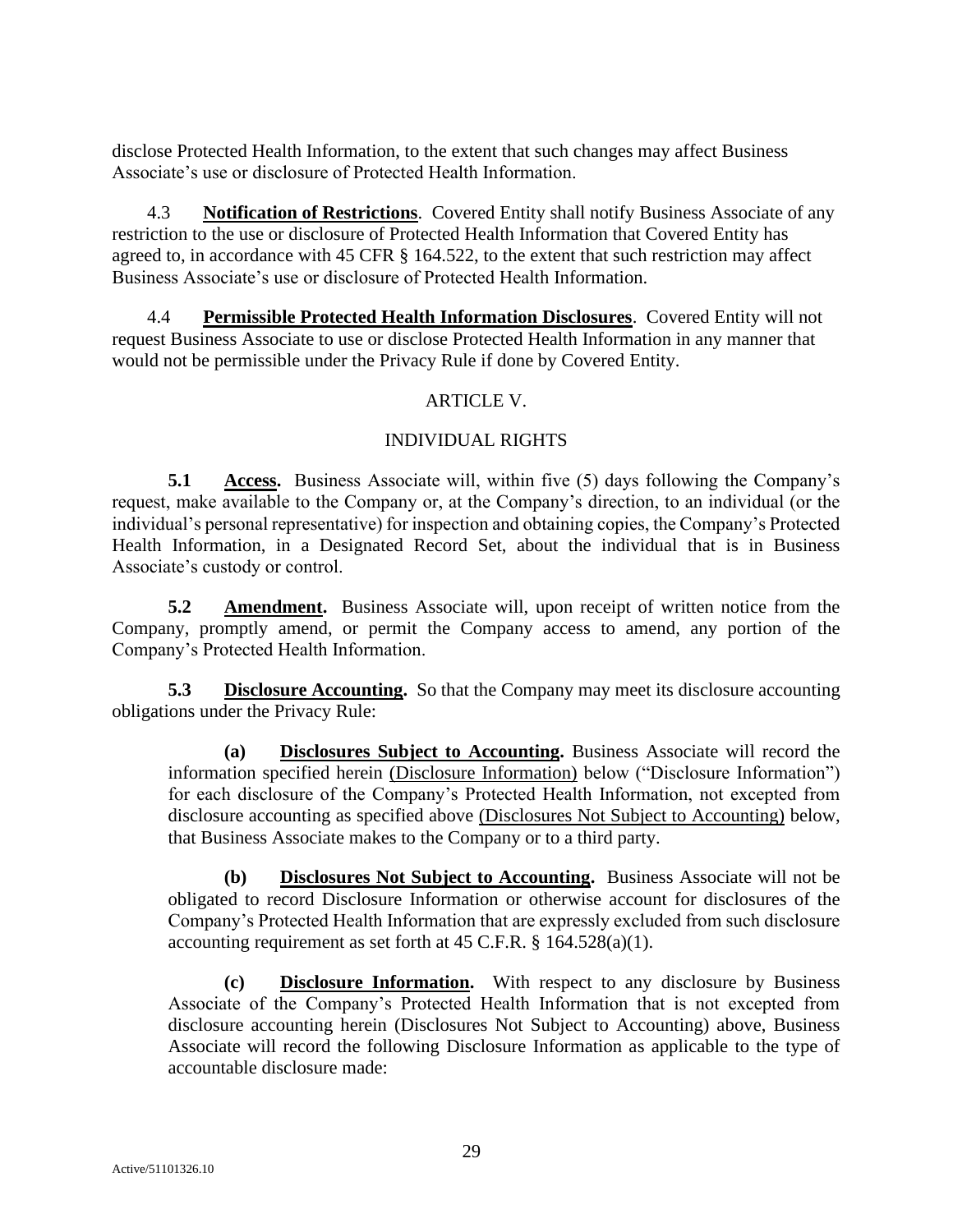**(i) Disclosure Information Generally.** Except for repetitive disclosures of the Company's Protected Health Information as specified herein (Disclosure Information for Repetitive Disclosures) below, the Disclosure Information that Business Associate must record for each accountable disclosure is (1) the disclosure date, (2) the name and (if known) address of the entity to which Business Associate made the disclosure, (3) a brief description of the Company's Protected Health Information disclosed, and (4) a brief statement of the purpose of the disclosure.

**(ii) Disclosure Information for Repetitive Disclosures.** For repetitive disclosures of the Company's Protected Health Information that Business Associate makes for a single purpose to the same person or entity (including the Company), the Disclosure Information that Business Associate must record is either (1) the Disclosure Information specified herein (Disclosure Information Generally) above for each accountable disclosure; or (2) the Disclosure Information specified herein (Disclosure Information Generally) above for the first of the repetitive accountable disclosures, the frequency, periodicity, or number of the repetitive accountable disclosures, and the date of the last of the repetitive accountable disclosures.

**(d) Availability of Disclosure Information.** Business Associate will maintain the Disclosure Information for at least six (6) years following the date of the accountable disclosure to which the Disclosure Information relates. Business Associate will make the Disclosure Information available to the Company within thirty (30) days following the Company's request for such Disclosure Information to comply with an individual's request for disclosure accounting.

**(e) Restriction Agreements and Confidential Communications.** Business Associate will comply with any reasonable agreement that the Company makes that either (i) restricts use or disclosure of the Company's Protected Health Information, or (ii) requires confidential or alternate methods of communication about the Company's Protected Health Information, provided that the Company notifies Business Associate in writing of the restriction or confidential or alternate communication obligations that Business Associate must follow. The Company will promptly notify Business Associate in writing of the termination of any such restriction agreement or confidential or alternate communication requirement and, with respect to termination of any such restriction agreement, instruct Business Associate whether any of the Company's Protected Health Information will remain subject to the terms of the restriction agreement.

# ARTICLE VI.

## BREACH INVESTIGATIONS AND REPORTING

**6.1** Business Associate will promptly and thoroughly investigate any suspected Breach of the Company's Unsecured Protected Health Information not permitted by this Agreement, or applicable state and/or federal law.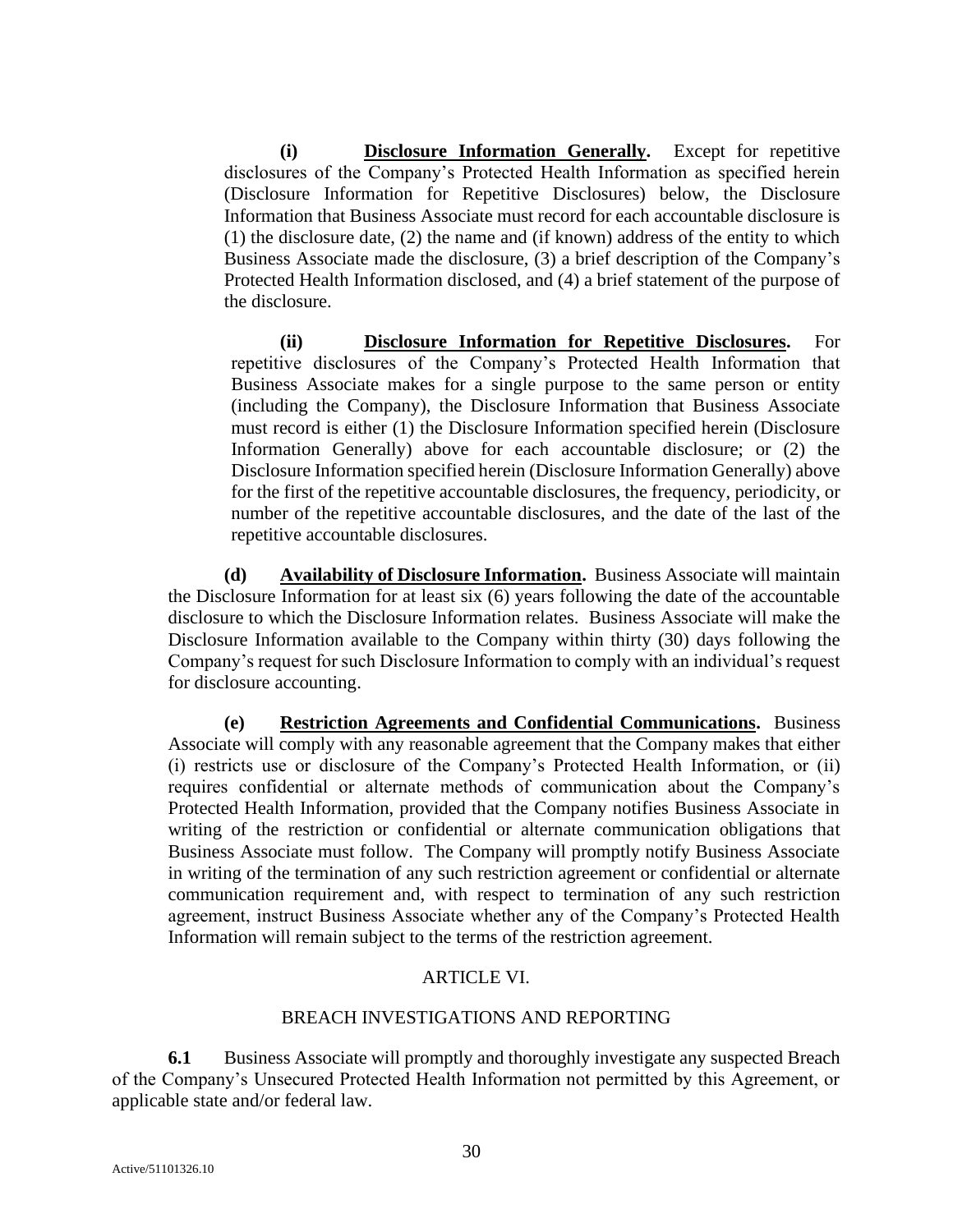**6.2** Business Associate will notify the Company's HIPAA Privacy Office at the address provided below regarding a Breach of the Company's Unsecured Protected Health Information (a "Privacy Event") without unreasonable delay, but in no event later than three (3) calendar days of discovering that a Breach occurred, regardless if such Privacy Event is discovered by Business Associate or by any Subcontractor of Business Associate. Additionally, Business Associate will use its best efforts to assist with the Company's breach investigation by making a timely written report to the Company's HIPAA Privacy Office on any substantiated investigation of a the Privacy Event. Business Associate will include as much of the information described herein (Privacy/Security Breach Investigations) below as is available at the time the report is written, and will supplement the report with additional information once that information is known. For purposes of this paragraph, a Breach shall be treated as discovered as of the first day on which the Breach is known or should reasonably have been known to Business Associate.

**6.3** Business Associate's initial written report concerning a Privacy Event will, at a minimum:

(a) a description of what happened, including the date of the Breach and the date of the discovery and who committed the Breach,

(b) the types of unsecured PHI involved in the Breach,

(c) any steps individuals should take to protect themselves from potential harm from the HIPAA Breach, and

(d) what Business Associate is doing to investigate the Breach, to mitigate harm to individuals, and to protect against any further Breaches.

Provide any other information to the Company as the Company may request to fulfill its reporting obligations to an affected individual as required under 45 C.F.R. § 164.410.

## ARTICLE VII. TERM AND TERMINATION

<span id="page-30-0"></span>7.1 **Term.** This Agreement shall be effective as of and shall terminate when all Protected Health Information provided by Covered Entity to Business Associate is destroyed or returned to Covered Entity, or if it is infeasible to return or destroy Protected Health Information, protections are extended to such information, in accordance with the termination provisions in this [Article VII.](#page-30-0)

7.2 **Termination for Cause**. Upon Covered Entity's knowledge of a material breach by Business Associate, Covered Entity shall either:

7.2.1. Provide an opportunity for Business Associate to cure the breach or end the violation and terminate the Agreement if Business Associate does not cure the breach or end the violation within the time specified by Covered Entity; or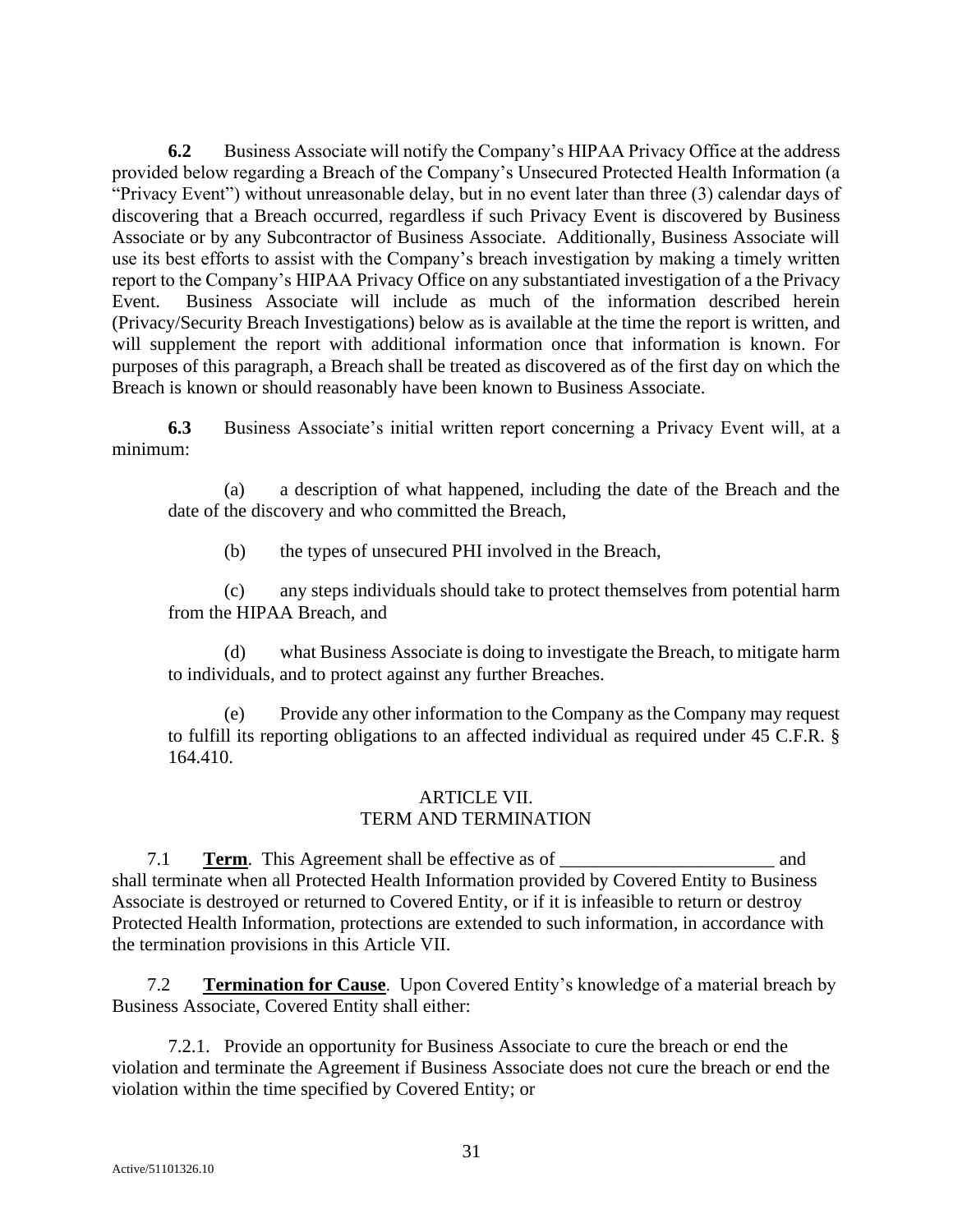7.2.2. Immediately terminate the Agreement if Business Associate has breached a material term of this Agreement and cure is not possible.

<span id="page-31-0"></span>If neither termination nor cure are feasible, Covered Entity shall report the violation to the Secretary. However, in no event will a disclosure by Business Associate that was authorized by Covered Entity be treated as a material breach.

**7.3 Effect of Termination**. Except as provided in Paragraphs (b) and (c) of this Section [0,](#page-31-0) upon termination of this Agreement, for any reason, Business Associate shall will, if feasible, return to the Company or destroy all of the Company's Protected Health Information in whatever form or medium, including all copies thereof and all data, compilations, and other works derived therefrom that allow identification of any individual who is a subject of the Company's Protected Health Information. Business Associate will require any Subcontractor, to which Business Associate has disclosed the Company's Protected Health Information as permitted herein (Subcontractors) of this Agreement, to, if feasible, return to Business Associate (so that Business Associate may return it to the Company) or destroy all of the Company's Protected Health Information in whatever form or medium received from Business Associate, including all copies thereof and all data, compilations, and other works derived therefrom that allow identification of any individual who is a subject of the Company's Protected Health Information, and certify on oath to Business Associate that all such information has been returned or destroyed. Business Associate will complete these obligations as promptly as reasonably possible, but not later than thirty (30) days following the effective date of the termination or other conclusion of the Agreement.

**7.4 Procedure When Return or Destruction Is Not Feasible.** Business Associate will identify any of the Company's Protected Health Information, including any that Business Associate has disclosed to Subcontractors as permitted by Section 2(e) (Subcontractors) of this Agreement, that cannot feasibly be returned to the Company or destroyed and explain to the Company's satisfaction why return or destruction is infeasible. Business Associate will limit its further use or disclosure of such information to those purposes that make return or destruction of such information infeasible. Business Associate will, by its written contract with any Subcontractor to which Business Associate discloses the Company's Protected Health Information as permitted by Section 2(e) (Subcontractors) of this Agreement, require such Subcontractor to limit its further use or disclosure of the Company's Protected Health Information that such Subcontractor cannot feasibly return or destroy to those purposes that make the return or destruction of such information infeasible. Business Associate will complete these obligations as promptly as reasonably possible, but not later than thirty (30) days following the effective date of the termination or other conclusion of the Agreement.

7.5 **Continuing Privacy and Security Obligation.** Business Associate's obligation to protect the privacy and safeguard the security of the Company's Protected Health Information as specified in this Agreement will be continuous and survive termination, assignment of, or other conclusion of the Agreement and this Agreement.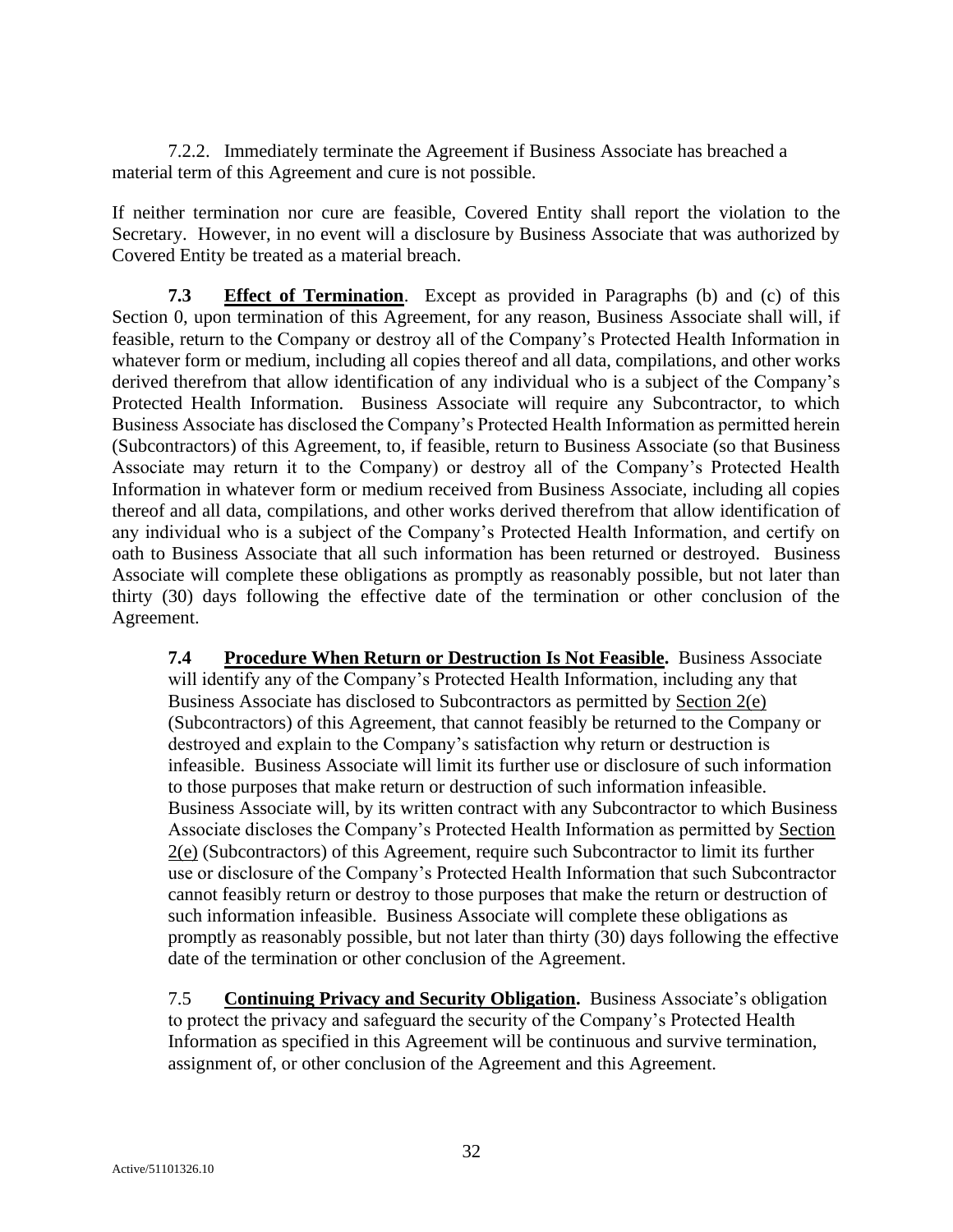(a) In the event that Business Associate determines that returning or destroying Protected Health Information is infeasible, Business Associate shall provide to Covered Entity notification of the conditions that make return or destruction infeasible. Upon written notification that return or destruction of Protected Health Information is infeasible, Business Associate shall extend the protection of this Agreement to such Protected Health Information and limit further uses and disclosures of such Protected Health Information to those purposes that make the return or destruction infeasible, for so long as Business Associate maintains such Protected Health Information.

(b) The preceding provisions of this Section [0](#page-31-0) shall not apply to the extent that Protected Health Information is maintained in the possession of Business Associate in accordance with its record retention procedures. Nevertheless, the protections of this Agreement shall remain in effect as to that Protected Health Information as long as Business Associate retains such Protected Health Information.

## ARTICLE VIII. GENERAL PROVISIONS

8.1 **Intent**. The Parties expressly acknowledge that it is, and shall continue to be, their intent to comply fully with all relevant federal, state, and local laws, rules, and regulations.

8.2 **Cross-References**. A reference in this Agreement to a section in HIPAA, the Privacy Rule, the Security Rule, or the HITECH Act means the section as in effect or as amended.

8.3 **Further Actions**. The Parties agree to take such action as is necessary to amend this Agreement from time to time as is necessary for Covered Entity to comply with the requirements of the Privacy Rule, the Security Rule, HIPAA, and the HITECH Act.

8.4 **Survival of Certain Rights and Obligations**. The rights and obligations of Business Associate under this Agreement shall survive the termination of this Agreement.

8.5 **Waiver**. No provision of this Agreement or any breach thereof shall be deemed a waiver unless such waiver is in writing and signed by the Party claimed to have waived such provision or breach. No waiver of a breach shall constitute a waiver of or excuse any different or subsequent breach.

8.6 **Assignment**. Neither Party may assign any of its rights or delegate or subcontract any of its obligations under this Agreement without the prior written consent of the other Party. Notwithstanding the foregoing, Covered Entity shall have the right to assign its rights and obligations hereunder to any entity that is an affiliate or successor of Covered Entity without the prior approval of Business Associate.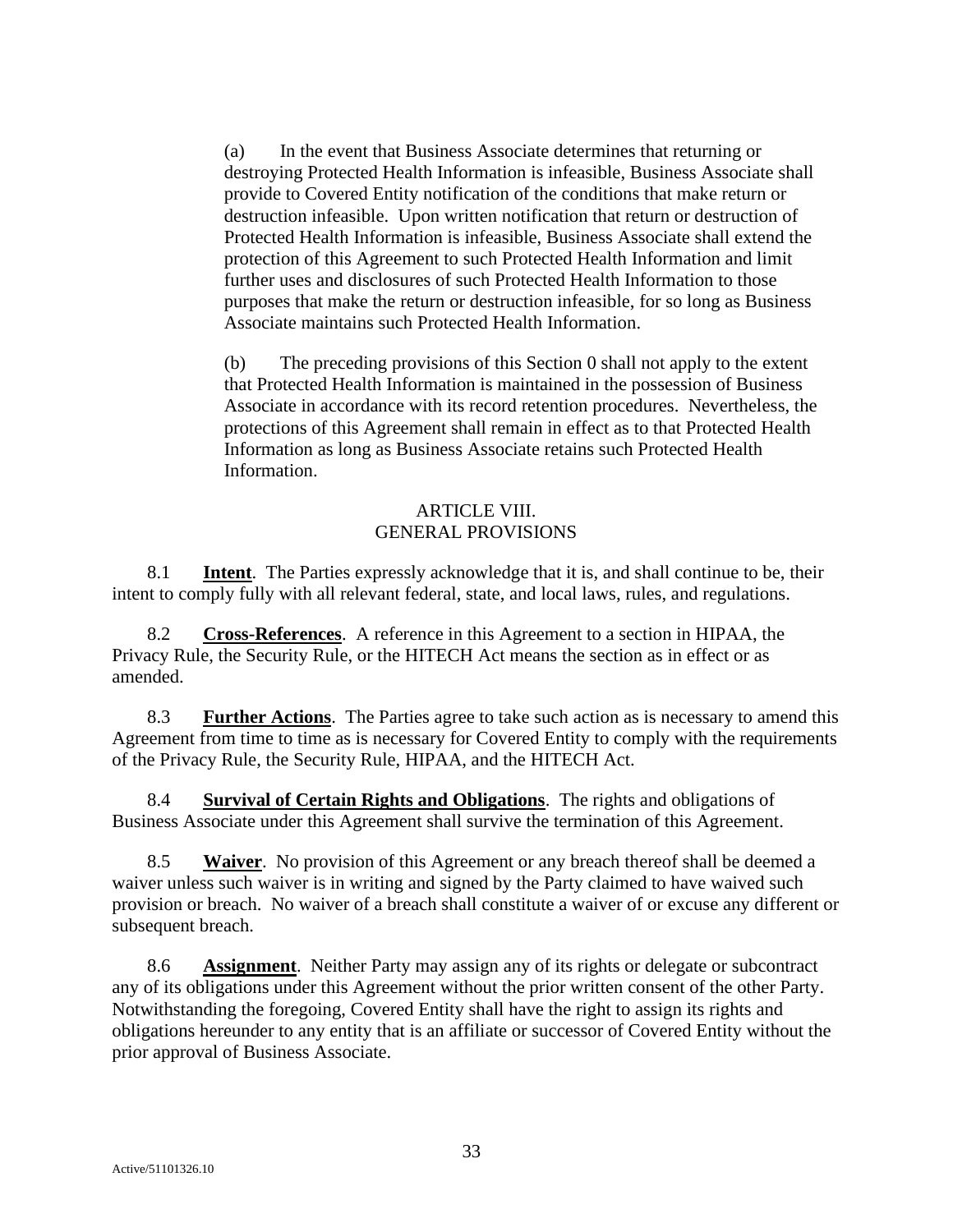8.7 **Notice**. All notices, requests, demands, and other communications required or permitted to be given or made under this Agreement shall be in writing, shall be effective upon receipt, and shall be sent by personal delivery, certified or registered United States mail with return receipt requested, overnight delivery service with proof of delivery, or facsimile with return facsimile acknowledging receipt. Notices shall be sent to the addresses below.

| <b>BUSINESS ASSOCIATE:</b> | <b>COVERED ENTITY:</b> |
|----------------------------|------------------------|
| (Name)                     | (Name)                 |
| (Address)                  | (Address)              |
| (City/State/Zip)           | (City/State/Zip)       |
| Facsimile No.:             | Facsimile No.:         |

8.8 **Construction**. Any ambiguity in this Agreement shall be resolved to permit Business Associate to comply with the Privacy Rule, the Security Rule, HIPAA, and the HITECH Act.

8.9 **Invalidity or Unenforceability**. If any provision of this Agreement shall be held invalid or unenforceable, such invalidity or unenforceability shall attach only to such provisions and shall not in any way affect or render invalid or unenforceable any other provision of this Agreement.

8.10 **Inspection of Internal Practices, Books, and Records.** Business Associate will make its internal practices, books, and records relating to its use and disclosure of the Company's Protected Health Information available to the Company and to DHHS to determine the Company and Business Associate's compliance with the Privacy Rule.

8.11 **Entire Agreement**. This Agreement constitutes the complete agreement between Business Associate and Covered Entity relating to the matters specified in this Agreement, and supersedes all prior representations or agreements, whether oral or written, with respect to such matters. No oral modification or waiver of any of the provisions of this Agreement shall be binding on either Business Associate or Covered Entity.

8.12 **Governing Law**. This Agreement shall be governed by and interpreted in accordance with the laws of the State of Missouri, excluding its conflicts of laws provisions. Jurisdiction and venue for any dispute relating to this Agreement shall exclusively rest with the state and federal courts in the county in which Covered Entity is located.

8.13 **Rights**. Nothing in this Agreement shall be deemed to: